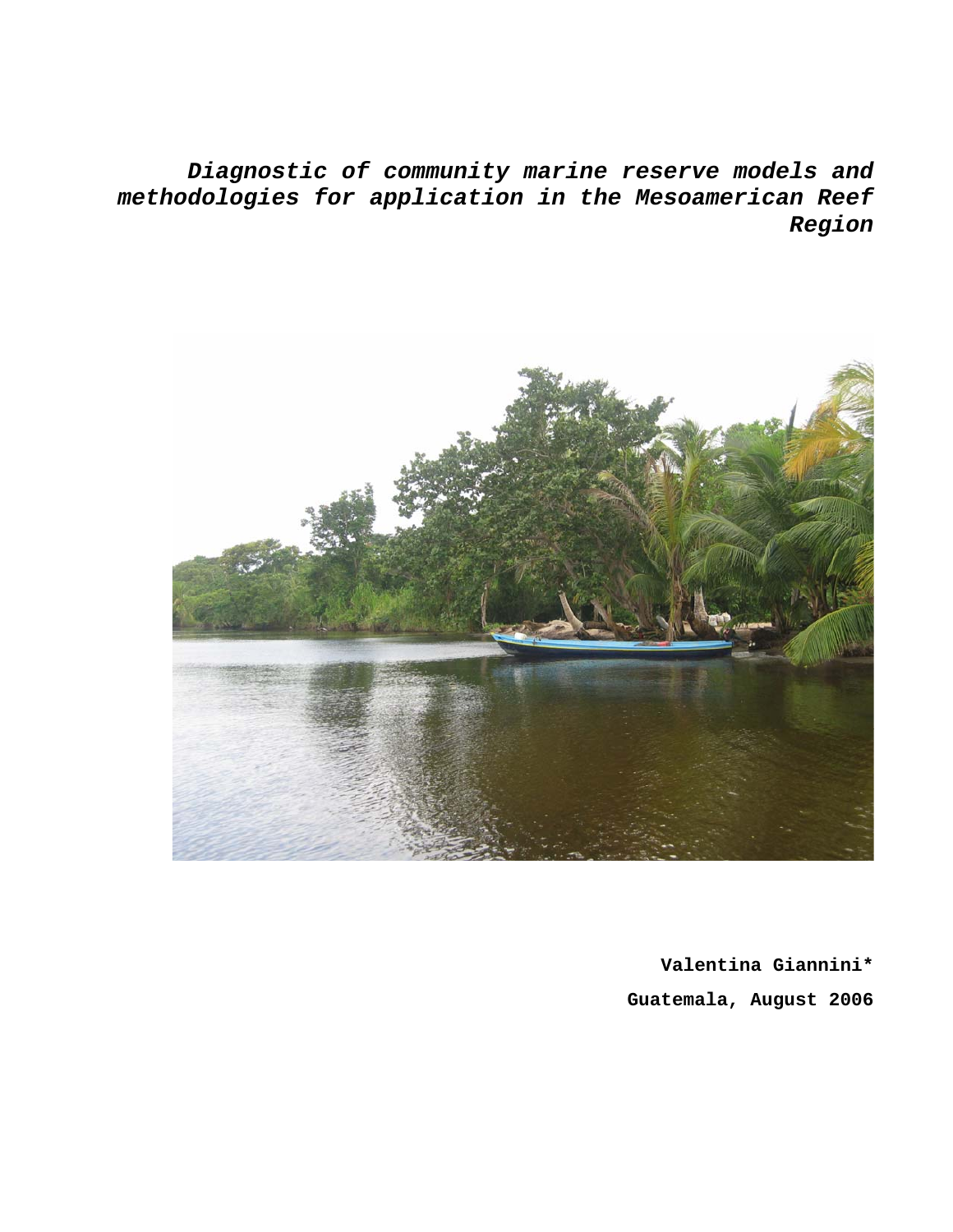**\*** Yale School of Forestry and Environmental Studies 205 Prospect Street, New Haven 06511 Connecticut, USA valentina.giannini@yale.edu

> Photograph on front cover by Valentina Giannini Estero Lagarto, Punta Manabique, Guatemala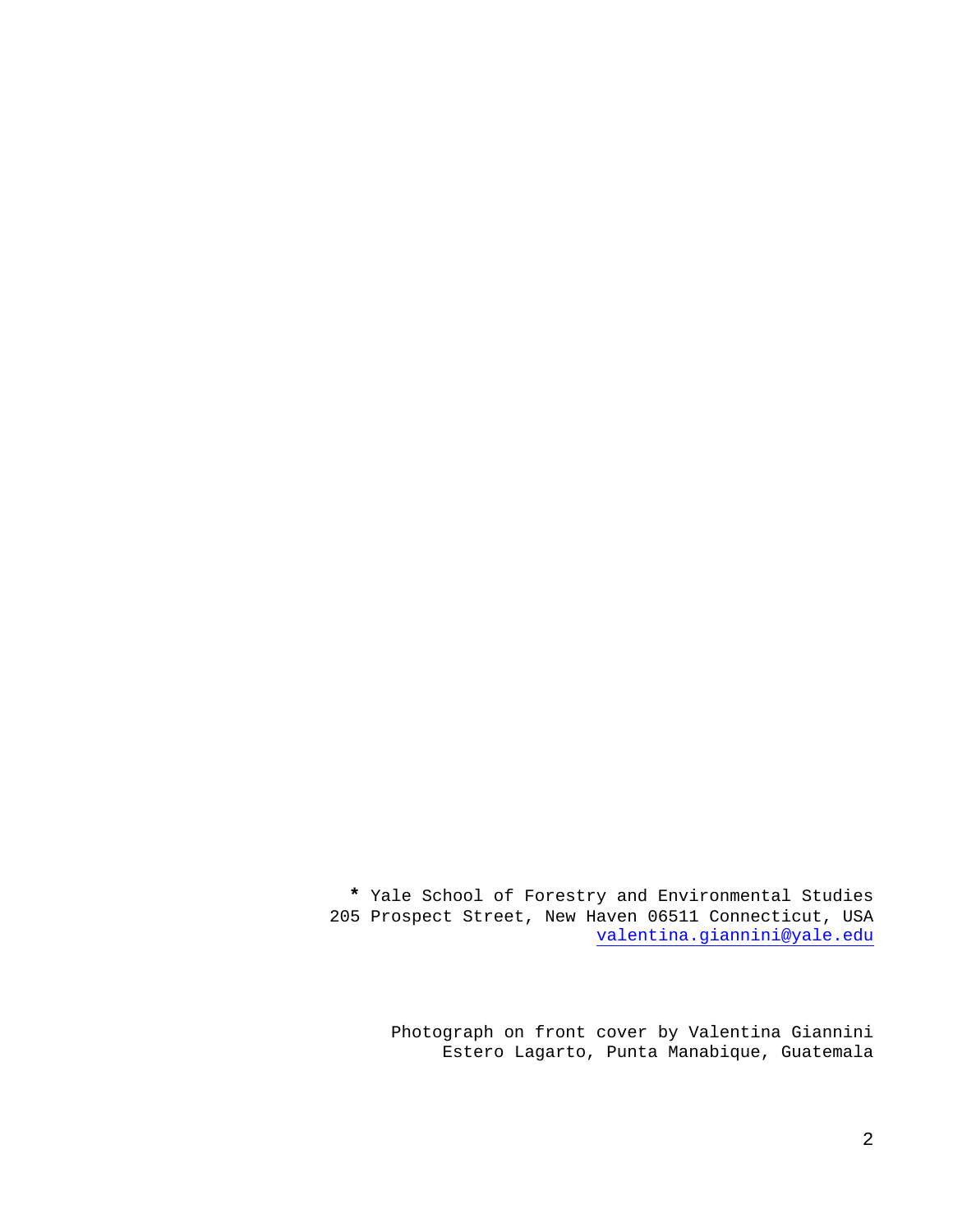| $\mathbf{1}$ |       |                                                                |  |
|--------------|-------|----------------------------------------------------------------|--|
|              | 1.1   |                                                                |  |
|              | 1.2   |                                                                |  |
|              | 1.3   | Potential in the Mesoamerican Reef region 8                    |  |
| $\mathbf{2}$ |       |                                                                |  |
| 3            |       |                                                                |  |
|              | 3.1   | Tortugas Reserve, Florida, USA 10                              |  |
|              | 3.1.1 |                                                                |  |
|              | 3.1.2 | Problems encountered and solutions 11                          |  |
|              | 3.1.3 |                                                                |  |
|              | 3.1.4 | References for this section 12                                 |  |
|              | 3.2   | Comunidad y Biodiversidad, Golfo de California, Mexico 12      |  |
|              | 3.2.1 | Description and analysis 12                                    |  |
|              | 3.2.2 | Problems encountered and solutions  14                         |  |
|              | 3.2.3 | Community needs for the conservation of marine resources 14    |  |
|              | 3.2.4 |                                                                |  |
|              | 3.2.5 | References for this section 16                                 |  |
|              | 3.3   | Punta Allen, Quintana Roo, Mexico 17                           |  |
|              | 3.3.1 |                                                                |  |
|              | 3.3.2 | Problems encountered and solutions 18                          |  |
|              | 3.3.3 |                                                                |  |
|              | 3.3.4 |                                                                |  |
|              | 3.4   | Comitato Internazionale per lo Sviluppo dei Popoli, Guatemala- |  |
|              | 3.4.1 |                                                                |  |
|              | 3.4.2 |                                                                |  |
|              | 3.4.3 |                                                                |  |
|              | 3.4.4 |                                                                |  |
|              | 3.5   |                                                                |  |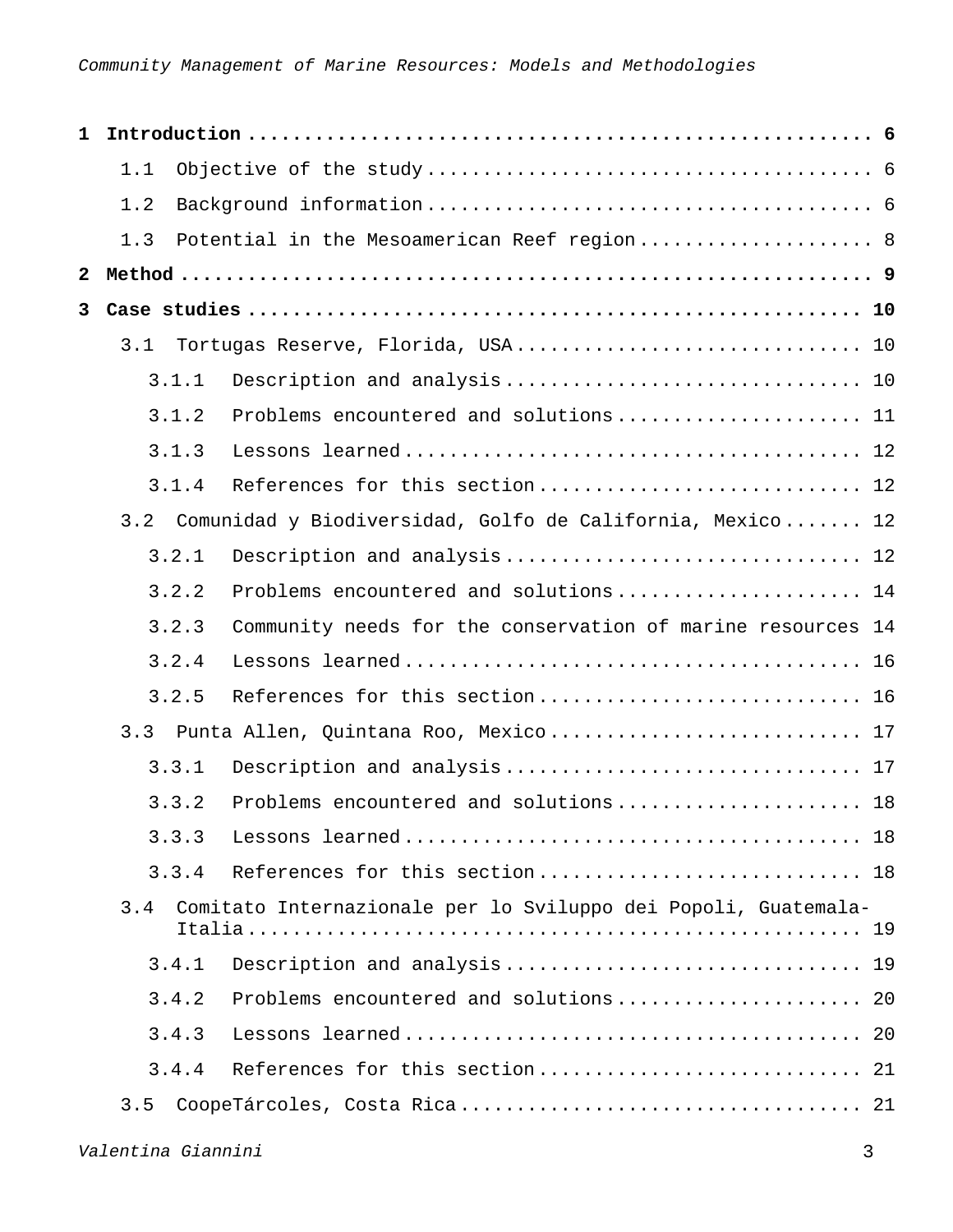| 3.5.1<br>3.5.2<br>3.5.3<br>3.5.4<br>3.6<br>Locally-Managed Marine Areas Network, Southeast Pacific 22<br>3.6.1<br>3.6.2<br>3.6.3<br>3.6.4<br>3.7<br>Partnership for Interdisciplinary Studies on Coastal Oceans,<br>3.7.1<br>3.7.2<br>3.8<br>MBRS Project, Central America 26<br>3.8.1<br>3.8.2<br>3.8.3<br>4.1<br>4.2<br>4.3<br>5<br>Recommended methodology for the development of Community Management<br>of Marine Resources (CMMR) in the MAR  30<br>5.1<br>5.2<br>5.3<br>Data collection, monitoring, and analysis 32<br>5.4<br>Identification of management minimum content for the<br>establishment of Community Management of Marine Resources<br>5.4.1<br>5.4.2 |  |                                              |  |
|---------------------------------------------------------------------------------------------------------------------------------------------------------------------------------------------------------------------------------------------------------------------------------------------------------------------------------------------------------------------------------------------------------------------------------------------------------------------------------------------------------------------------------------------------------------------------------------------------------------------------------------------------------------------------|--|----------------------------------------------|--|
|                                                                                                                                                                                                                                                                                                                                                                                                                                                                                                                                                                                                                                                                           |  |                                              |  |
|                                                                                                                                                                                                                                                                                                                                                                                                                                                                                                                                                                                                                                                                           |  | Problems encountered and solutions 22        |  |
|                                                                                                                                                                                                                                                                                                                                                                                                                                                                                                                                                                                                                                                                           |  |                                              |  |
|                                                                                                                                                                                                                                                                                                                                                                                                                                                                                                                                                                                                                                                                           |  | References for this section 22               |  |
|                                                                                                                                                                                                                                                                                                                                                                                                                                                                                                                                                                                                                                                                           |  |                                              |  |
|                                                                                                                                                                                                                                                                                                                                                                                                                                                                                                                                                                                                                                                                           |  |                                              |  |
|                                                                                                                                                                                                                                                                                                                                                                                                                                                                                                                                                                                                                                                                           |  | Problems encountered and solutions 23        |  |
|                                                                                                                                                                                                                                                                                                                                                                                                                                                                                                                                                                                                                                                                           |  |                                              |  |
|                                                                                                                                                                                                                                                                                                                                                                                                                                                                                                                                                                                                                                                                           |  |                                              |  |
|                                                                                                                                                                                                                                                                                                                                                                                                                                                                                                                                                                                                                                                                           |  |                                              |  |
|                                                                                                                                                                                                                                                                                                                                                                                                                                                                                                                                                                                                                                                                           |  | Description and analysis 25                  |  |
|                                                                                                                                                                                                                                                                                                                                                                                                                                                                                                                                                                                                                                                                           |  | References for this section 26               |  |
|                                                                                                                                                                                                                                                                                                                                                                                                                                                                                                                                                                                                                                                                           |  |                                              |  |
|                                                                                                                                                                                                                                                                                                                                                                                                                                                                                                                                                                                                                                                                           |  |                                              |  |
|                                                                                                                                                                                                                                                                                                                                                                                                                                                                                                                                                                                                                                                                           |  |                                              |  |
|                                                                                                                                                                                                                                                                                                                                                                                                                                                                                                                                                                                                                                                                           |  |                                              |  |
|                                                                                                                                                                                                                                                                                                                                                                                                                                                                                                                                                                                                                                                                           |  |                                              |  |
|                                                                                                                                                                                                                                                                                                                                                                                                                                                                                                                                                                                                                                                                           |  |                                              |  |
|                                                                                                                                                                                                                                                                                                                                                                                                                                                                                                                                                                                                                                                                           |  |                                              |  |
|                                                                                                                                                                                                                                                                                                                                                                                                                                                                                                                                                                                                                                                                           |  |                                              |  |
|                                                                                                                                                                                                                                                                                                                                                                                                                                                                                                                                                                                                                                                                           |  |                                              |  |
|                                                                                                                                                                                                                                                                                                                                                                                                                                                                                                                                                                                                                                                                           |  |                                              |  |
|                                                                                                                                                                                                                                                                                                                                                                                                                                                                                                                                                                                                                                                                           |  |                                              |  |
|                                                                                                                                                                                                                                                                                                                                                                                                                                                                                                                                                                                                                                                                           |  |                                              |  |
|                                                                                                                                                                                                                                                                                                                                                                                                                                                                                                                                                                                                                                                                           |  |                                              |  |
|                                                                                                                                                                                                                                                                                                                                                                                                                                                                                                                                                                                                                                                                           |  |                                              |  |
|                                                                                                                                                                                                                                                                                                                                                                                                                                                                                                                                                                                                                                                                           |  | Characterization of the fishing community 33 |  |
|                                                                                                                                                                                                                                                                                                                                                                                                                                                                                                                                                                                                                                                                           |  | Social, Economic, and Ecologic Analysis 34   |  |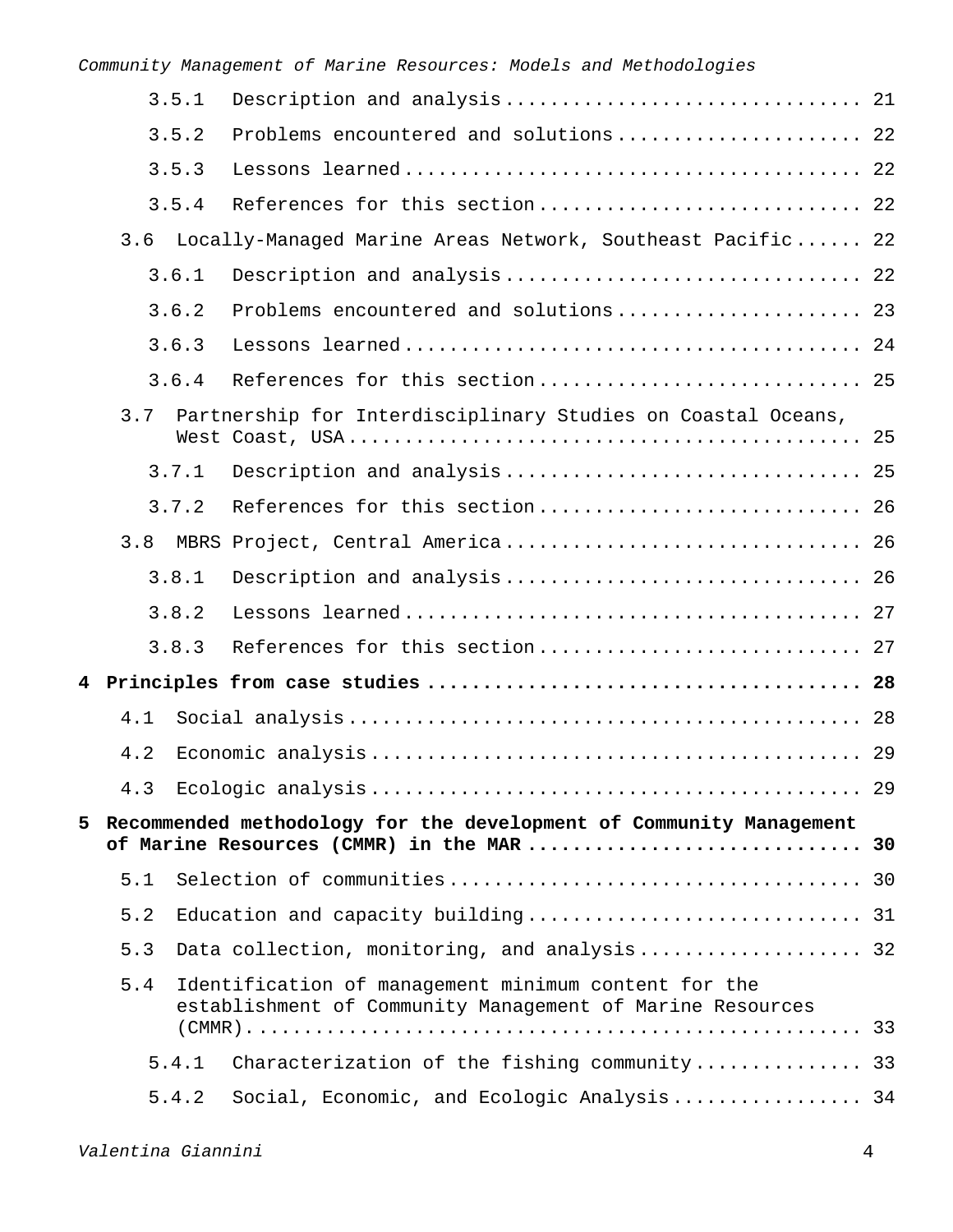| 5.4.3 |                                                             |  |
|-------|-------------------------------------------------------------|--|
| 5.4.4 |                                                             |  |
| 5.4.5 |                                                             |  |
|       | 5.4.6 Evaluation, monitoring, and adaptation 36             |  |
| 5.4.7 |                                                             |  |
|       | 5.5 List of possible communities for a pilot project in the |  |
|       |                                                             |  |
|       |                                                             |  |
|       |                                                             |  |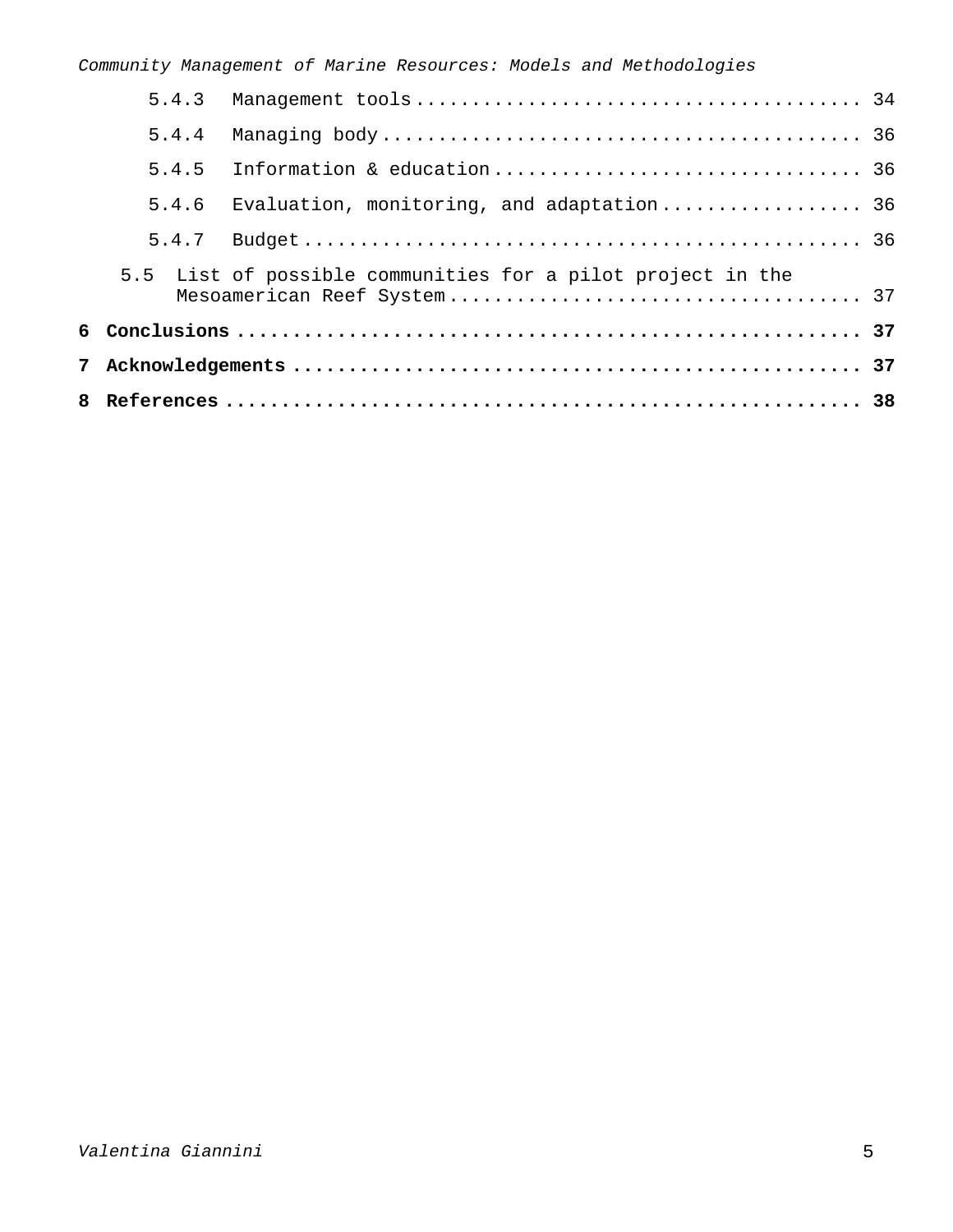# **1 Introduction**

# **1.1 Objective of the study**

Communities that benefit from the use of resources have to take responsibility and manage the resource they are utilizing. Smallscale artisanal and subsistence fishers benefit from conservation efforts: due to habitat protection and spill-over effect their landings should increase (PISCO, 2002).

The objective of this research is twofold: 1) to document and evaluate different types of community marine reserve models and methodologies developed and practiced in other regions of the world, and 2) to analyze the information on key conditions for their success and determine what models or combination of models can be applied to the Mesoamerican Reef (MAR) social, economic and environmental conditions.

The MAR Fund focuses on the Mesoamerican Reef Ecoregion (MAR). MAR Fund defines the ecoregion as the area extending almost 1,000 km from the northern tip of Mexico's Yucatán Peninsula to the Bay Islands/Cochinos Cays complex off the northern coast of Honduras. The coastal/marine portion of the ecoregion ranges from about 40 km off the northern coast of the Mexican state of Quintana Roo to about 240 km from the Gulf of Honduras, and 50 km off the north coast of Honduras at the mouth of the Aguán River. The MAR also includes the Caribbean watersheds of those four countries, clearly establishing a ridge-to-reef approach to conservation in the ecoregion (http://www.marfund.org/themesoamericanreef.html).

# **1.2 Background information**

Overfishing threatens the conservation and sustainable use of marine resources, and measures should be taken to avoid it. Management of marine resources is needed to avoid overfishing. If fishing gets to the point of overfishing, and a closure is required, the local fishing populations are left without jobs, the price of the fished species goes up, and the combination of the two leads to poaching (Castilla, 2001). There are different management options to tackle the issue of overfishing, including: establishing Marine Protected Areas (MPAs), seasonal closures, and gear restrictions, among others. Some degree of management redundancy, i.e. the enforcement of diverse overlapping tools, is a good option to foster integration of actions taken by authorities and fishers (Castilla, 2001).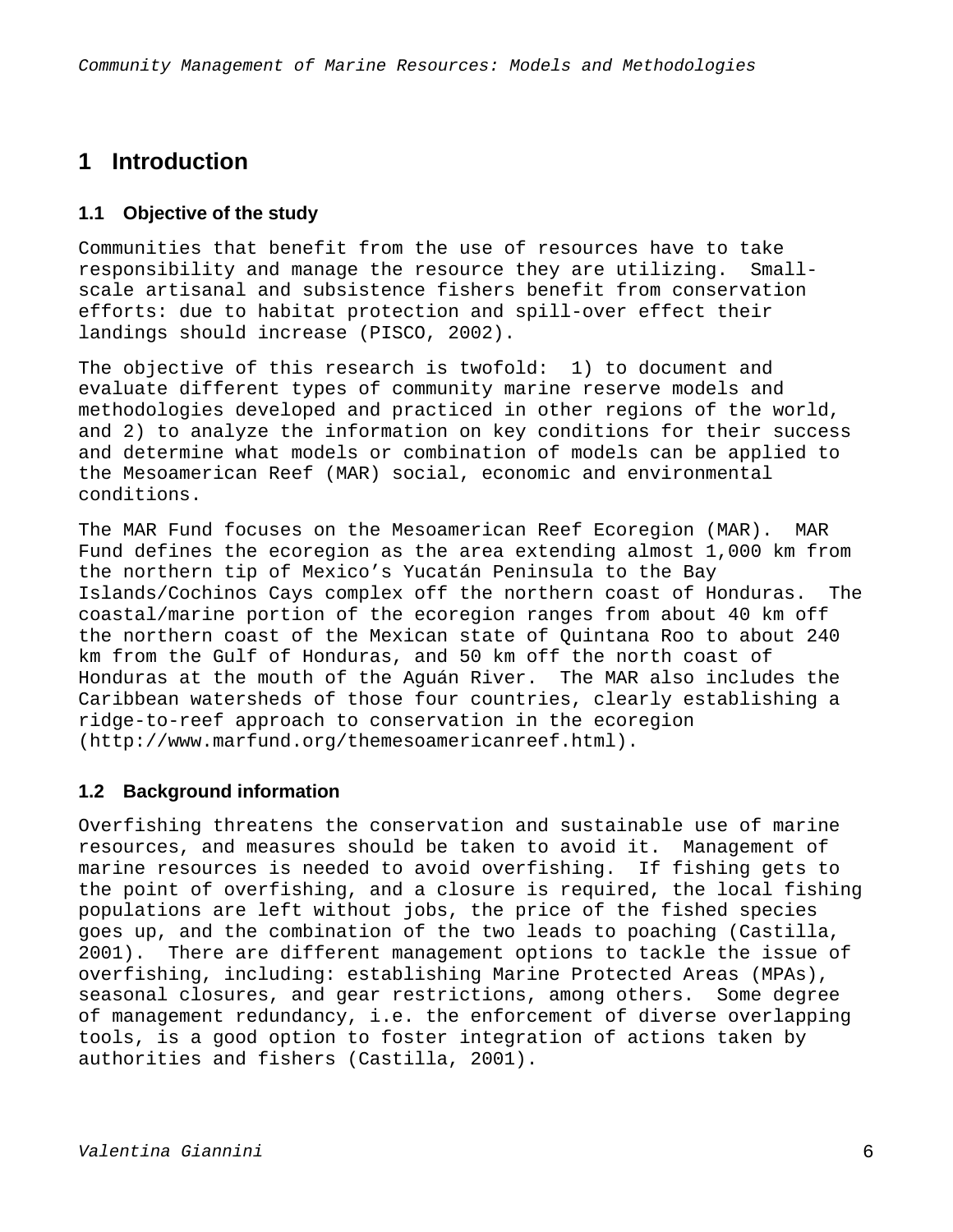Among all options, MPAs are a widely used solution. They can include zones with various degrees of protection, from no-take zones to buffer areas with little limitations. It seems that the simplest forms of MPAs, i.e. those exclusively made of no-take zones, give the best results (Himes, 2003). Their contribution to the conservation of marine resources has been proven (Russ et al., 2004). Two recent meta-analyses performed by Halpern (Halpern and Warner, 2002; Halpern, 2003) indicate MPAs are effective at protecting marine species. Halpern and Warner (2002) analyzed 112 separate studies, and Halpern (2003) analyzed 89 separate studies comparing no-take zones to unprotected areas; they concluded that within the no-take zones there are higher values of density, biomass, individual size, and diversity of the species.

A careful selection of the location is essential, as well as a clear statement of the objectives and cooperation of the community towards the implementation. Therefore we can argue that all forms of MPAs should not be managed in isolation, but, since they are affected by different factors, they should be planned within a larger scheme involving ecological, social and economical linkages (Cicin-Sain and Belfiore, 2006).

Establishing networks of MPAs seems the choice to be sought, because habitats in the sea are linked, for example by ocean currents and through mobility of migratory species. If MPAs are strategically planned as a system, the conservation effect will be greater than the sum of individual sites (Agardy, 2005). However, monitoring and evaluation of the effects within and outside the reserve are needed to understand the processes that affect the reserve (Lubchenco et al. 2003).

For MPAs to be successful, the decision making process should involve the participation of the wider public and local communities. Important goals can be met in sustainable use of fisheries from "participatory management in which local community stakeholders share resource management responsibilities with regional or national institutional bodies" (McCay and Finlayson 1995 in Warner, 1997). Involving people is not a straightforward and simple task: a careful study has to be carried out to assess who are the stakeholders, defined as whoever has some interest in the use of the resource, or whoever can be affected by its use (Renard, 2001).

The importance of the participation of local communities in conservation is now widely recognized as decisive for the success of any protected area (Badalamenti et al., 2000; Friedlander et al., 2003; Hilborn et al., 2004). Stakeholders and user groups have to be identified from the beginning, and they should all take part in the decision-making process, as well as in the management (Renard et al., 2001). Participation has to occur at various scales of management and decision making: the local level of individual resource users, the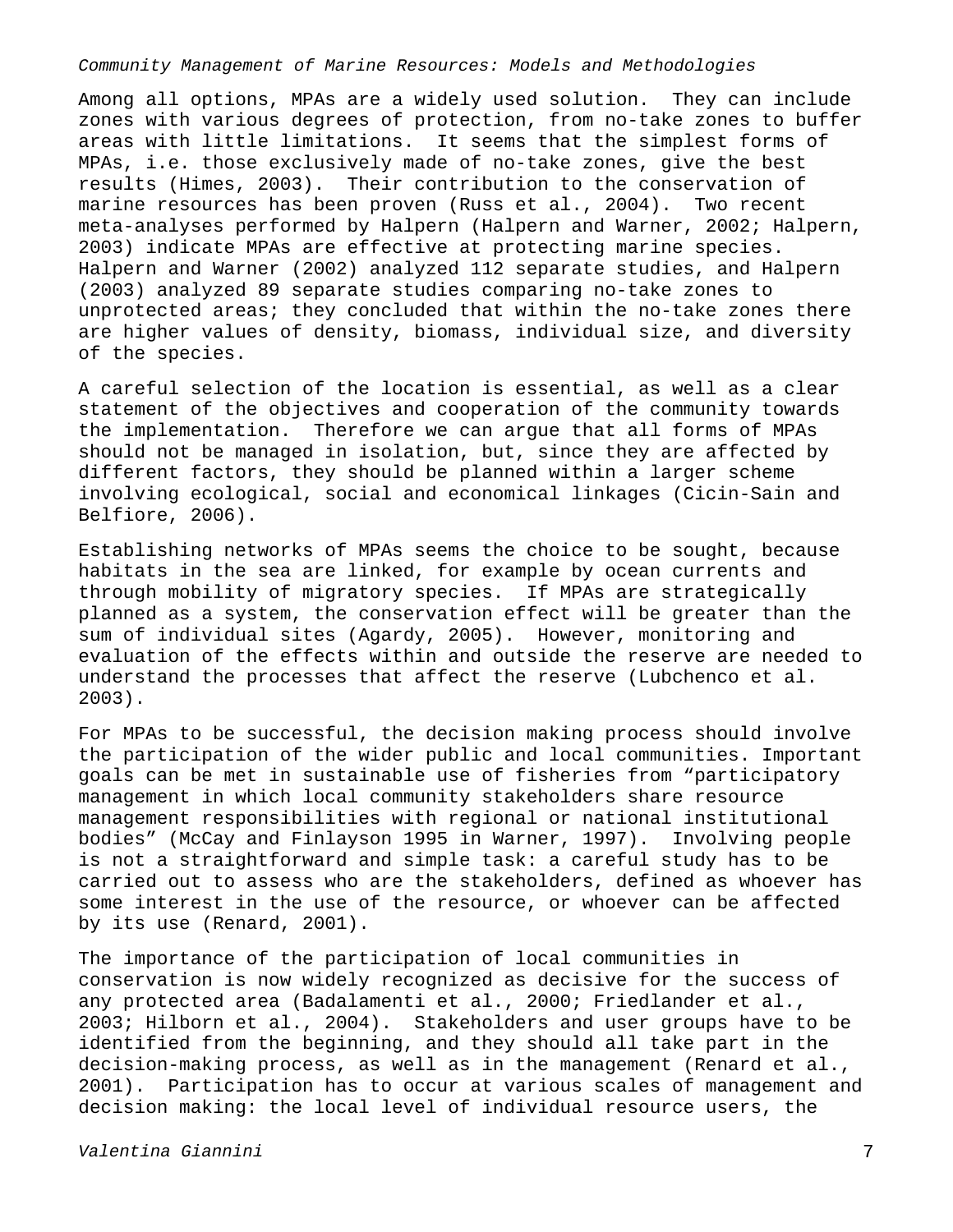community level, local government, state and national levels (Cicin-Sain and Belfiore, 2006; Colmenares et al., 2002). The degree and timing of participation by different sectors of society can determine the extent to which a MPA will be successful (Warner, 1997). Participation occurs within the wider context of cultural history, societal structure, government-community relationships, and financial support (Himes, 2001). Fishers, administrators, conservationists, researchers should actively take part in the process: from the first analysis, to the definition of the goals, the design, the management, and the monitoring (Renard, 2001).

People's involvement is becoming substantial and they will become responsible for their fishing areas, gaining a stronger sense of ownership (Drew, 2005). A bottom-up approach, which includes the stakeholders, seems therefore necessary in order to be successful (Brown et al. 2001). Knowledge of the availability of the resource enables local communities (especially members of the community that do not practice commercial fishing) to plan to avoid overexploitation (Basurto, 2005).

However, a participatory process needs a preliminary educational phase. The involvement of different subjects, each with their own knowledge, should lead to information sharing, a very important process that should be facilitated and become part of the decision making process to establish regimes of conservation (Colmenares and Escobar, 2002). The application of Traditional and Local Ecological Knowledge (TEK/LEK) is very important: "the use of TEK in a conservation program is not about a one-time extraction of information. Instead, its use presents the opportunity for long-term collaboration and development of information" (Drew, 2005). Recognizing and relating to TEK/LEK is part of the advancement of shared knowledge. Scientists can have access to information which is generated through long-time observation and is site specific (Drew, 2005).

### **1.3 Potential in the Mesoamerican Reef region**

Even though artisanal fisheries have contributed to overfishing (Pauly, 2005) they are not the only cause. In spite of this, fishers should understand that it is in their power to do something about it: they should be part of the solution (Bourillon, Carrasco, personal communication 2006). Fishers have to manage their resource in a sustainable way.

The positive results of community participation in the conservation of natural resources gives support to the idea that communities have to be actively involved in the management of natural resources. This can be done through the design and implementation by the communities of management plans: Community Management of Marine Resources (CMMR). These plans should be designed -using the tools described in section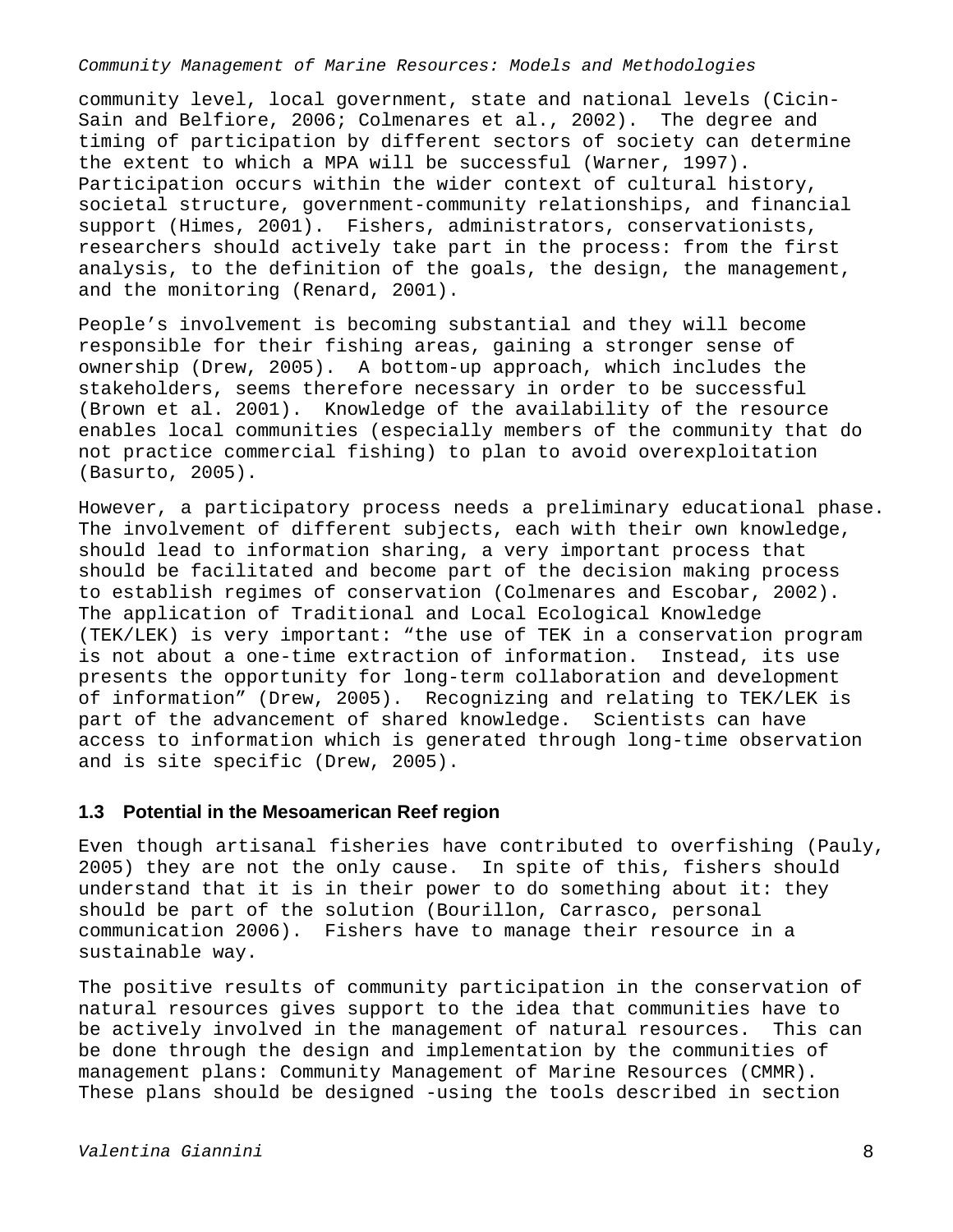4- to avoid overfishing and to conserve the marine environment. Some indications on the possibility for a community to be responsible for the management of an area will have to come from the analysis of the legal framework of each of the four countries of the MAR region (refer to the report commissioned by MAR Fund: "Community Management of Marine Resources in the Mesoamerican Reef Fund. Legal frameworks and legal status of the marine protected areas of Mexico, Belize and Honduras").

As a confirmation of this possibility, in the MAR Region some fishers have expressed the desire to manage their resources. For this to take place fishers need to understand the implications of accepting this responsibility (Gale, Garcia, Teni, personal communications, 2006). A way to achieve this is by recognizing the relevance of their knowledge. Because they spend a lot of time in the ecosystem, fishers have good knowledge and understanding of natural processes. Scientific knowledge and traditional knowledge are complementary (Warner, 1997). Fishers know about the life cycles of the fishes, e.g. where the spawning grounds are or when the reproduction takes place (fishers personal communications, 2006).

In talking to fishers, researchers, and conservationists I learned that fishers are very aware that the resources they depend on for their livelihoods have significantly decreased. They have started to realize that they must change some of their fishing techniques in favor of the use of more sustainable ones. They have also started to advocate for special measures to be put in place to address the matter of overfishing.

It seems that establishing CMMR in the MAR region is a viable option for the sustainable use and conservation of the marine resources. With reference to this objective I will analyze case studies, identify lessons learned from them, and make recommendations for the establishment of CMMR in the MAR region.

# **2 Method**

In this report I will analyze six case studies of communities that are successfully managing their resources, describing how they have been able to establish areas to be managed by them. I will write about the contribution given by conservation organizations to the communities, which enabled them to manage their fisheries. I will describe which are the tools, programs, and projects that have been used to establish plans of community management. I will also review two manuals that have useful information for the design of a management plan. These eight sources have been chosen because of their relevance in indicating possible solutions to the issue of managing marine natural resources.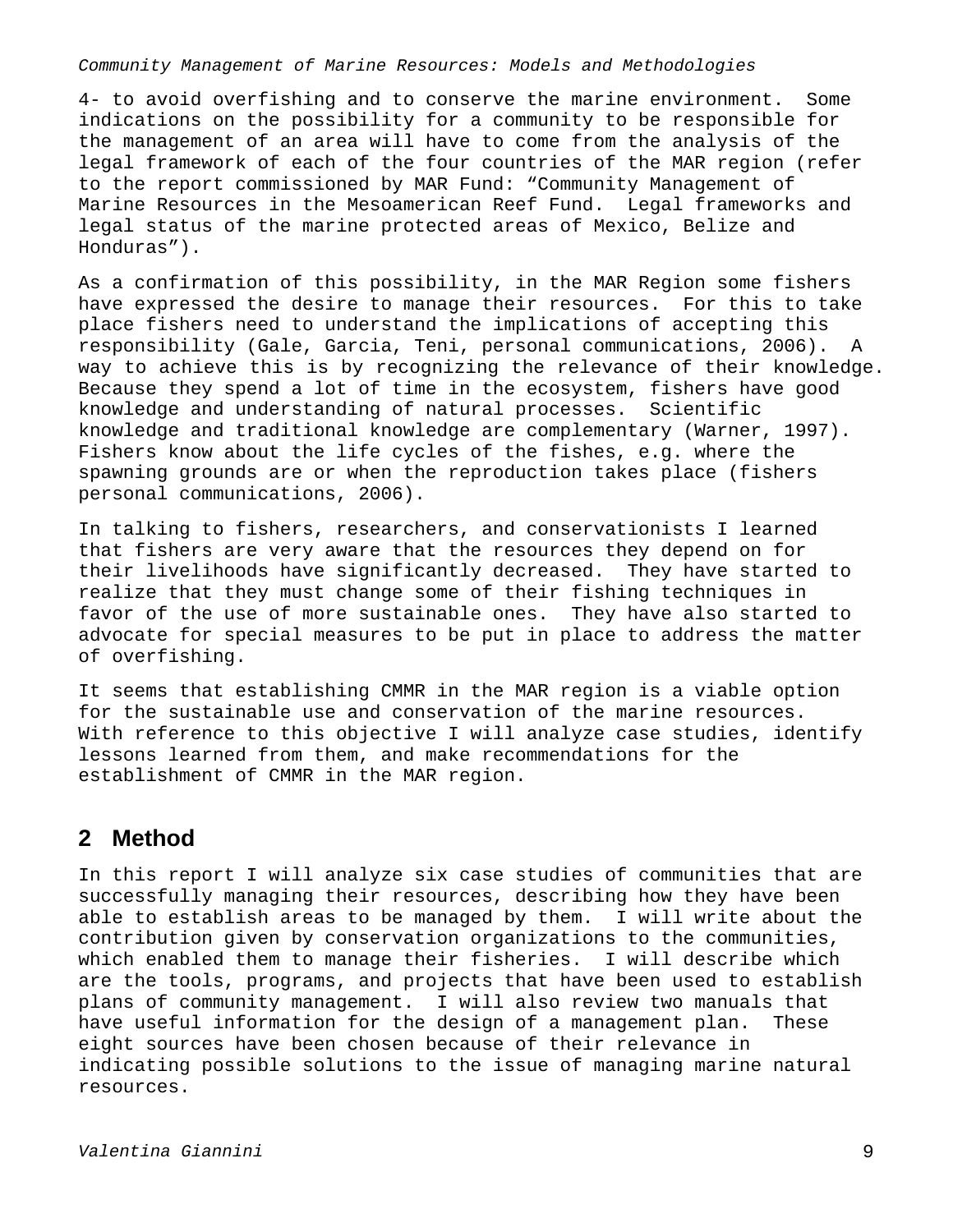Information has been collected directly from the organizations that have aided the local communities in the process of establishing managing plans. I have looked at their web sites, read the materials published by them, and contacted directly the people in charge of the projects to interview them and gain insight of the projects.

Moreover, conservationists, researchers, fishers, intermediaries have participated in the research by sharing with me information and experiences. The people I have contacted were identified as key informants through peer recommendations. Field observations have given support and strength to my findings.

# **3 Case studies**

# **3.1 Tortugas Reserve, Florida, USA**

### *3.1.1 Description and analysis*

In 1990, recognizing the threats to the marine environment, the US Congress voted to create the Florida Keys National Marine Sanctuary (FKNMS) to overcome degradation caused by overdevelopment, polluted water from sewage, boat damage to seagrasses, coral diseases, and coral reef destruction by ships. Within the boundaries of the FKNMS, an area was designated as Tortugas Reserve. The process to design its management plan began in 1997. The Tortugas 2000 Working Group was formed to define its boundaries and its regulation: it included government agencies, fishers, conservationists, and other people with interests in the area of the planned reserve. The participants were selected to represent all the organized groups with some interest in the region, only the shrimp trawlers refused to participate. The scope of work for the group was to identify and develop criteria to evaluate the possible alternatives for the design of the reserve. The process was long: five meetings were held over a one-year period. The Government paid and organized the meetings, but no funding was given to the participants.

The meetings were led by a professional facilitator to ensure impartiality. The facilitator promoted everybody's participation, and helped the group reach an agreement, by suggesting processes and procedures.

In the first meeting, held in April 1998, the benefits of reserves were identified. The goals of the reserve were stated as:

- Conserve biodiversity and habitats
- Promote fisheries sustainability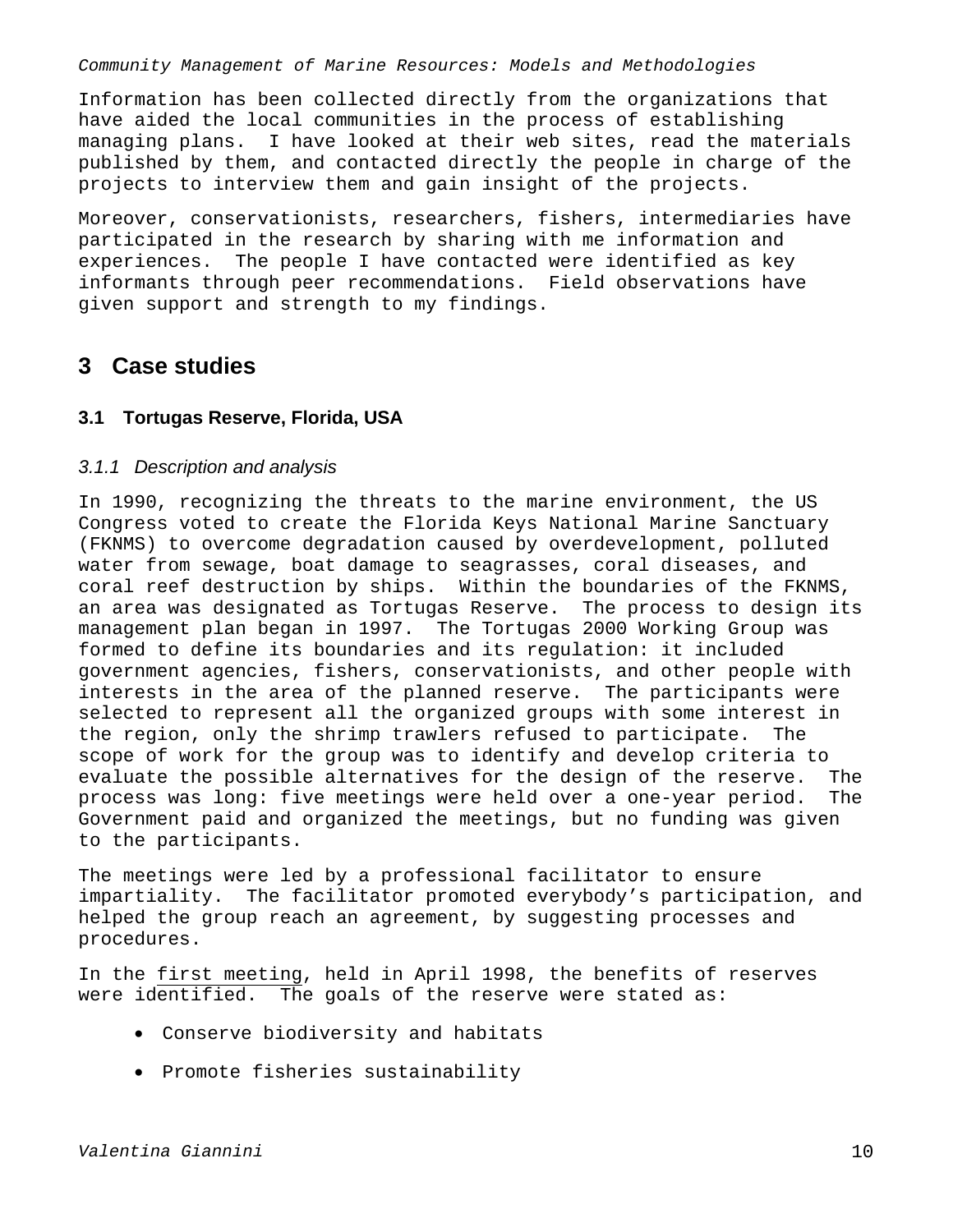- Protect spawning areas
- Protect full life cycles
- Be of sufficient size
- Allow compatible activities
- Minimize socioeconomic impacts
- Facilitate monitoring
- Ensure enforcement/compliance

As part of this first activity an *Ecological Forum* was held to share knowledge and identify gaps in understanding of the region's ecology. It was held by a panel of scientist and citizens who presented research and local knowledge on currents, water quality, geology, seagrasses, lobsters, fish, seabirds and turtles.

In the second (June 1998), third (February 1999), and fourth (April 1999) meetings, each member of the *Working Group* provided input on the ideal reserve, criteria for the ranking of the issues were established, and boundary alternatives were drafted. As part of the second meeting a *Socioeconomic Forum* was organized to share knowledge and identify gaps regarding human use of the region. The analysis of the different options was done with the aid of Geographical Information System (GIS) software to make it easier to compare the different options, and understand the implications and benefits of each one.

The fifth meeting, in May 1999, was held to adopt the proposed reserve. A consensus agreement was reached on one of the design alternatives recommended by the Working Group. It embodied a reasonable compromise between conservationists and fishers, based on biodiversity and socioeconomic impacts. Everybody agreed on the fact that to achieve benefits the Tortugas Reserve must be a no-take zone.

As a result, 196 square nautical miles (67,226 ha) are now protected, representing a variety of habitats.

### *3.1.2 Problems encountered and solutions*

The *Working group* was integrated by people with conflicting ideas about the use of the FKNMS. Potentially this could have led to an unfruitful process. However, having selected the participants carefully made it possible for the group to work: all the interests were represented. Another key aspect of success was defining the objectives at the beginning of the process. Everybody therefore was giving their contribution to achieve the stated goals.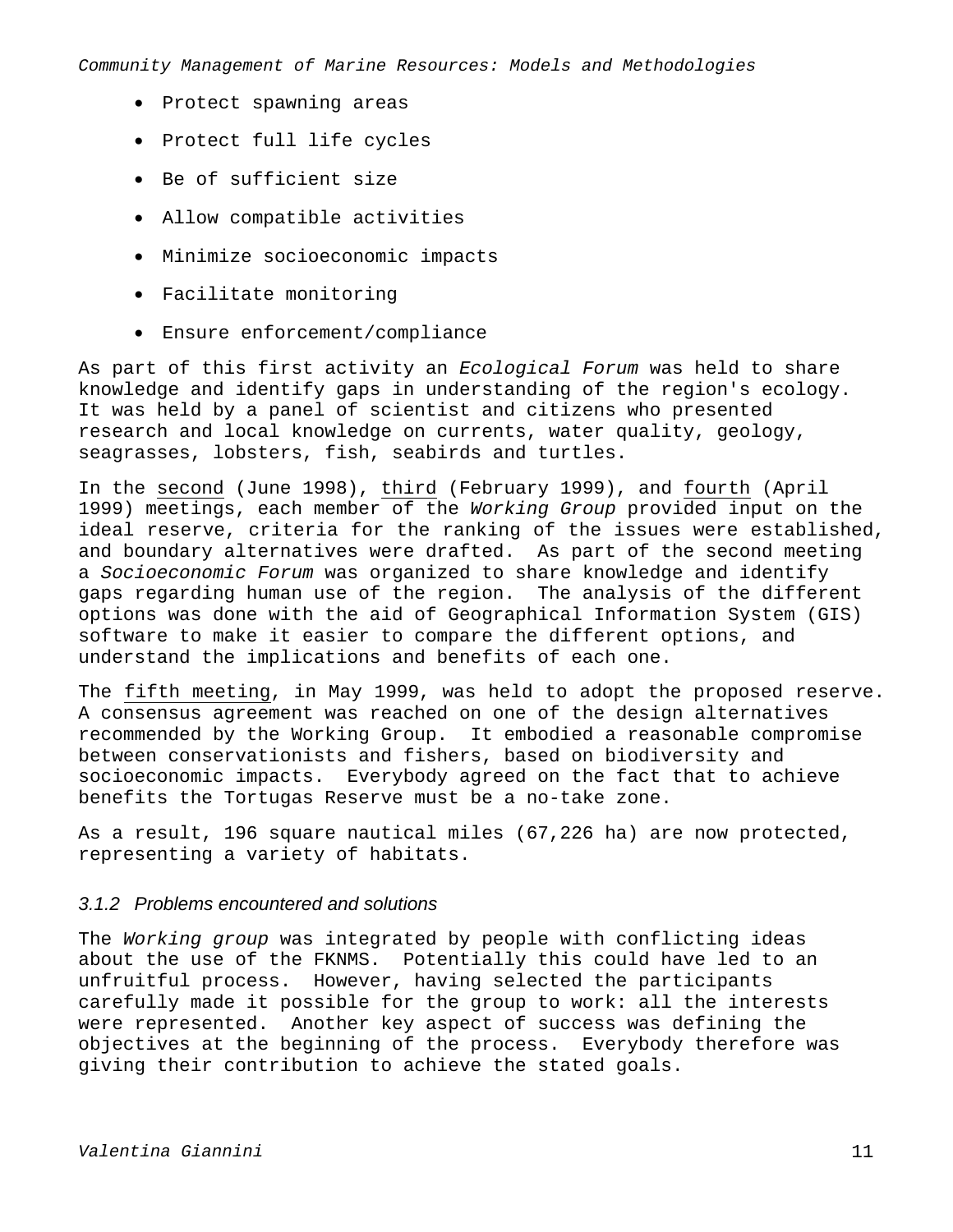In the end, the agreement reached satisfied both the conservationists and the fishers.

### *3.1.3 Lessons learned*

- 1. The first step for the definition of the Tortugas Reserve was the selection of the people who should participate in the working group. Participation was sought and encouraged from the beginning. Developing trust among participants that had to make decisions was essential to involve them in design and management of the reserve. Through this process, consensus was achieved. It is very important that stakeholders are able to participate from the beginning.
- 2. Information and education played an important role: knowledge was shared and made available to everybody as a basis with which to give strength to the decision-making process. The best available natural and social scientific knowledge, as well as local and traditional knowledge should be utilized in participatory processes to design the MPA.
- 3. During the process for the establishment of the FKNMS, socioeconomic structure and ecological processes were analyzed. The scale of the researches was broad, encompassing the whole wide region or ecosystem. This led to the identification of criteria, which were used to draw boundaries on maps. Identifying the broad scale processes is useful to define criteria for the design of the MPA: the scale of the analysis should be broad, and not limited to the area object of the study.

## *3.1.4 References for this section*

http://www.wwfus.org/wildplaces/sfla/results.cfm (last accessed July 26th 2006)

http://www.floridakeys.noaa.gov/ (last accessed August  $9<sup>th</sup>$  2006)

Powerpoint presentation made available by Buffy Turner (WWF)

Joanne Delaney and Fiona Wilmot (NOAA), personal communications 2006

# **3.2 Comunidad y Biodiversidad, Golfo de California, Mexico**

## *3.2.1 Description and analysis*

Comunidad y Biodiversidad (COBI), a Mexican Non-governmental Organization (NGO), was founded in March 1999 to promote Environmental Management in the Gulf of California through the involvement of the local communities. The interdisciplinary workforce of COBI has developed a methodology to achieve the objective of establishing Community Marine Reserves, also known as no-take zones, or areas where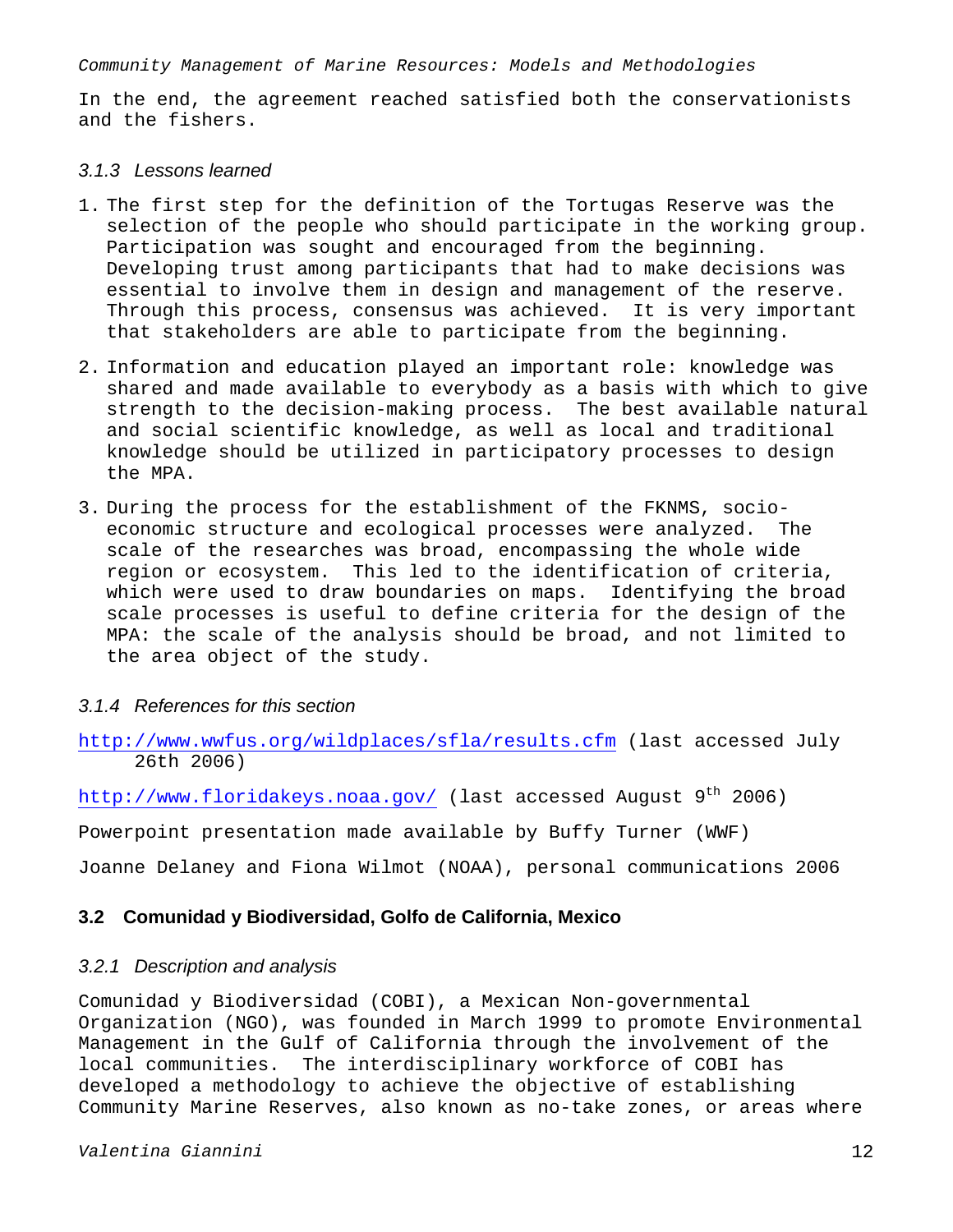no extraction is allowed. COBI places a big emphasis on educating the fishers on the usefulness of no-take zones.

COBI works with communities that have asked for their support. Since COBI thinks developing and strengthening community organization is essential for environmental management, their first intervention is to support fishers to formally and legally organize themselves in cooperatives.

In the first phase the fishers are invited to participate in a data collecting project, which can last up to three years, so that they will gain knowledge on the state of their resource. Data about size, sex, and juvenile to adult ratios are collected. This makes them aware about the processes that are taking place in their environment, and enables them to define the issues to be addressed to achieve a sustainable use of their resource. A Socio-economic monitoring study to determine the costs and the revenues from the fishing activities is also carried out. The knowledge gained by the fishers will enable them to be part of the reserve design and management processes.

After this first data-collecting phase a capacity building workshop is held to illustrate the reasons for the importance of Marine Reserves, the role of each species in the ecosystem, economic and ecologic values, methods for monitoring, map-making tools, and statistical analysis tools. This enables fishers to understand the effects their decisions have on the environment, and thus guide them in the decision making process for the management plan.

The second phase requires the use of decision-making software (Delphos) for a multiple criteria analysis, using both qualitative and quantitative data. Criteria and rankings of the issues -identified in the first phase- are defined in workshops, with the participation of all actors, including fishers, conservationists, and researchers. According to the defined ranking of the issues conservation and management priorities are defined. The result of the process provides an indication of which areas are to be selected as Marine Reserves. The whole process is highly participatory and the decisions are transparent. The implementation phase will follow. Since COBI works in partnership with communities the result of the process is the protection of areas, not whole regions.

COBI also aids the fisher communities to lessen the impact on fishing in two ways: exploring other forms of income, and using regulations to protect their resource against the exploitation of commercial big fleets.

COBI is also one of the promoters of the Mexican Marine Fishery Fellow Project. Research shows there is interest from local communities in receiving aid on responsible fisheries and resource management, and interest from University graduates to be trained in these fields. The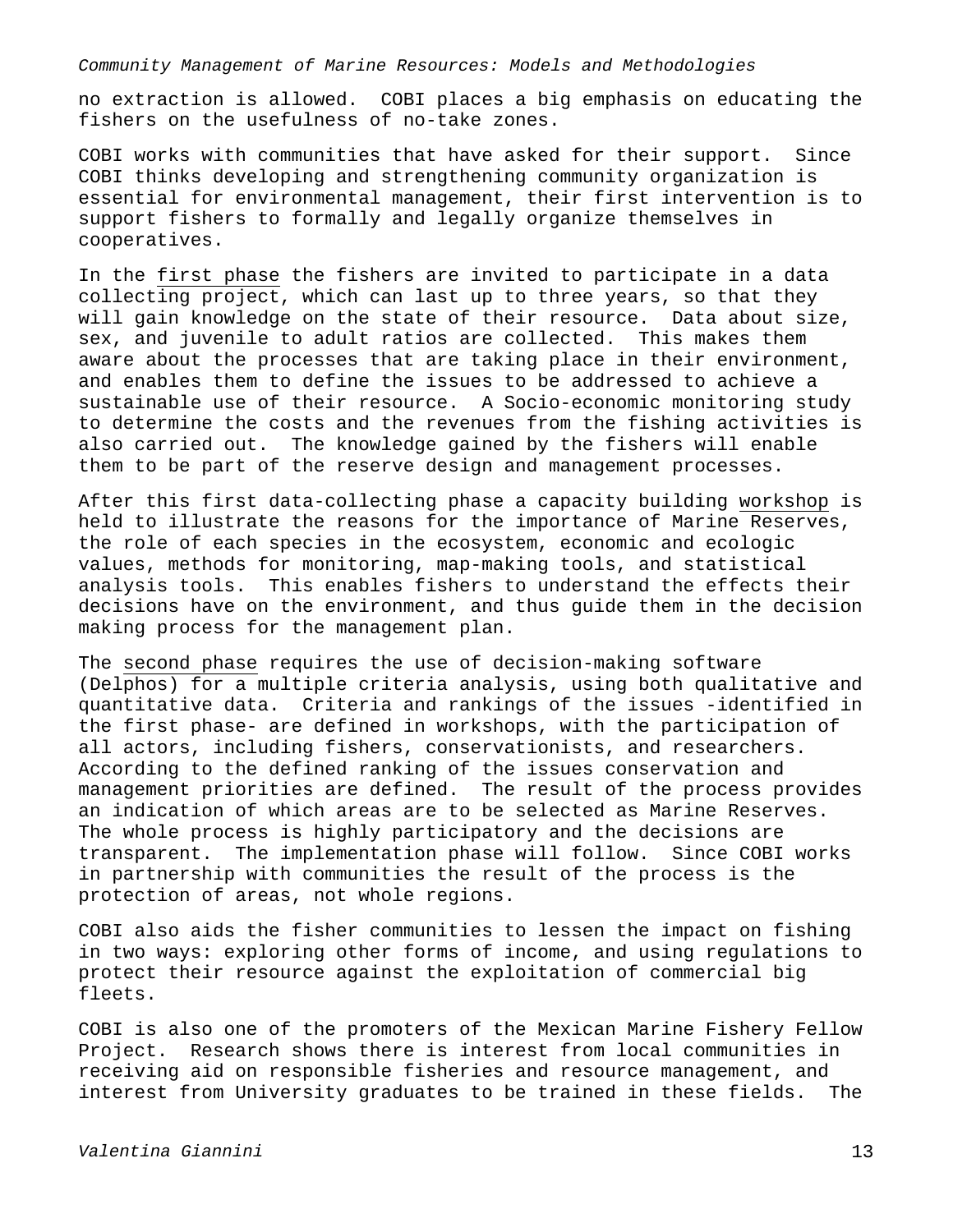purpose of this project will be to train Fellows to provide technical assistance to small-scale fishers on fishery management and conservation, achieving both sustainability and economic wellbeing, and improving cooperatives and community organization.

# *3.2.2 Problems encountered and solutions*

The first reaction of some of the fishers of the Gulf of California when confronted about no-take zones was of total refusal. Meetings were organized where scientists explained the reasons for no-take zones. However a big role was played by more experienced fishers, often the retired ones, and fishers of developing fisheries. Both of these groups have experience on areas that are not accessible due to technical limitations, such as the power of their boat engines or the lack of navigating charts. More importantly they are witnesses of the benefit that can be gained by setting areas aside. Thus they were able to help the scientists to explain the benefits of no-take zones. Moreover fishers generally know some areas are fragile, thus should not be exploited. This confirms that education exchange plays an important role.

In other instances, e.g. Bahía de Kino, results have not been as positive. COBI, together with the fishers, the Secretaría de Agricultura, Ganadería, Desarrollo Rural, Pesca y Alimentación (SAGARP), the Comisión Nacional de Acuacultura y Pesca (CONAPESCA), the Centro Regional de Investigación Pesquera (CRIP), NGOs, and administrators of the manufacturing companies (which are usually the intermediaries), have tried to develop an informal treaty to regulate the "Jaiba verde" (*Callinectes bellicosus*) fishery among the involved parties. Lack of law enforcement by the authorities and market demand has not made it possible.

Intermediaries represent another problem. They provide boats (pangas), engines and traps (or nets) to fishers, in exchange for the exclusive right to buy all the landings. This gives them the power to set the price to their advantage. COBI is helping fishers organize themselves to be able to be legally recognized, and therefore to have access to funds to help them cover the costs of needed equipment (i.e. boats, engines, traps, refrigerators), and also to be able to access the market directly.

# *3.2.3 Community needs for the conservation of marine resources*

Communities lack funds to invest in the improvement or start-up of their activity. They therefore become dependent on intermediaries who provide funding for these needs, and become indebted with them. The fishers have to fish everyday to pay back their debt, and are thus more subject to market demand than to environmental considerations for sustainable management.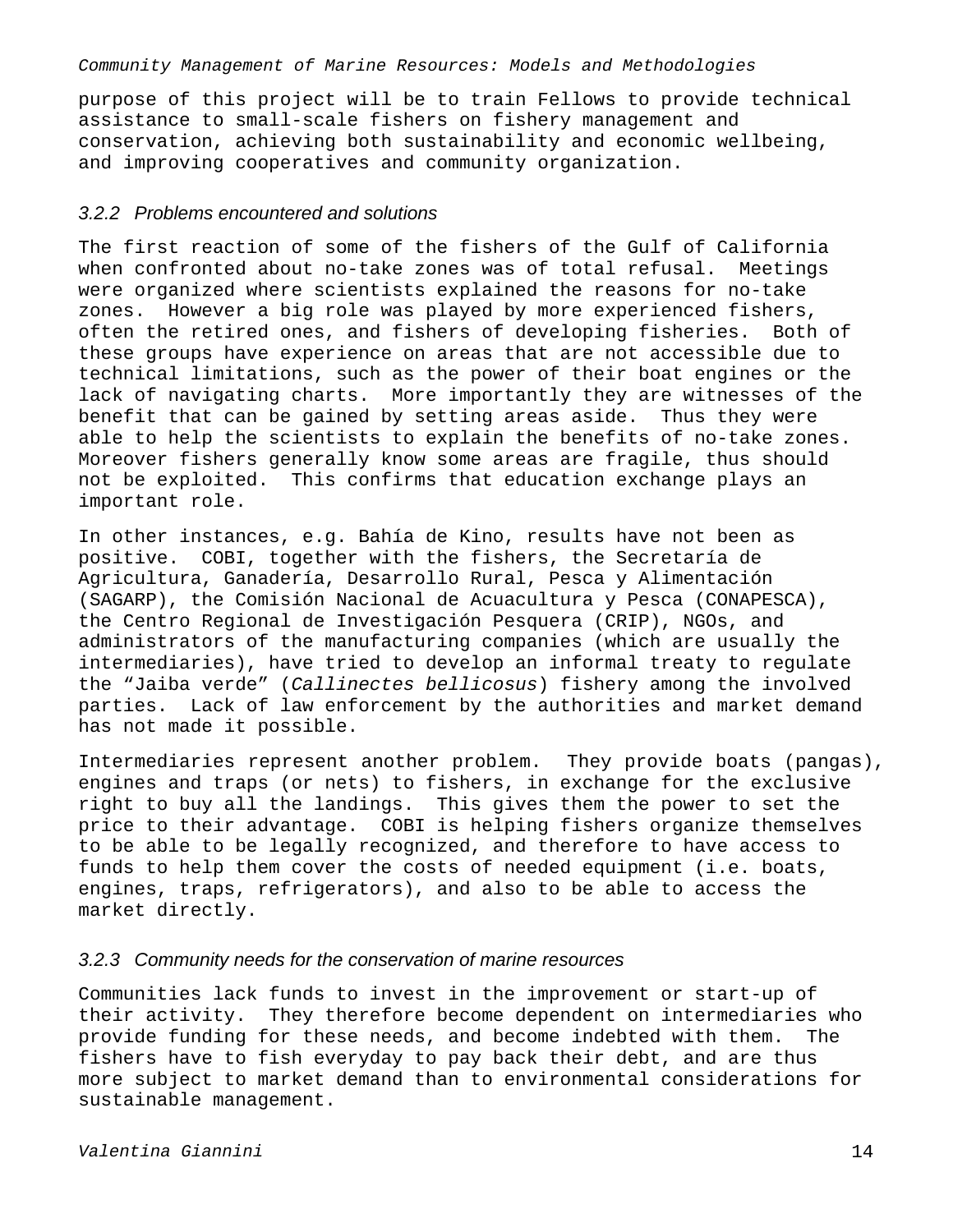The *Tragedy of the Commons* (Hardin, 1968) also plays an important part. Due to lack of enforcement, fishers tend to over-fish with the justification that somebody else will fish anyway, leaving them with no fishes and no money. Fishers would like to see the authorities assuming their role and enforcing the law.

COBI's proposal to solve these issues has been the establishment of the Fondo Pescador (Fisher Fund). The Fondo Pescador's objectives are to encourage community organization, to provide technical, financial, and legal assistance to its partners, to support the decision making process with scientific knowledge, to encourage exchange of experiences and information among the fishers, and to provide access to funding for certification of fisheries and ecotourism. The available tools are described below.

Trough the Fondo Pescador two types of certification are made available: fishery with the Marine Stewardship Council (MSC), and ecotourism with Greenglobe 21. These are economic and social incentives for conservation based on the experience that market pressure can aid environmental conservation. The MSC certifies the lobster fishery of nine cooperatives in the Biosphere Reserve of Vizcaíno, but there is not yet a market for certified lobsters. However this is a political advance for the fishers as they represent themselves as responsible fishers.

The firm Kuyimá receives this ecotourism certification by Greenglobe 21. They are located in the Biosphere Reserve of Vizcaíno. They offer excursions varying from whale watching to sight-seeing of cave paintings.

The interdisciplinary project "Pesquerías de pequeña escala en el Alto Golfo de California: costruyendo puentes entre los procesos humanos y biofisicos" (PANGAS) was established to foster management and research to support local fisheries with an ecosystem-based approach. Its partners are: University of Arizona, Centro de Investigación Científica y de Educación Superior de Ensenada (CICESE), University of California, Santa Cruz, University of Arizona, Centro Intercultural de Estudios de Desiertos y Océanos (CEDO). PANGAS focus is on investigating how people and environment interact, and on how this affects the coastal and marine ecosystems.

In March 2003 COBI organized the forum "Pescador a pescador" (fisher to fisher) to enable fishers from other parts of Mexico, and from other countries, to exchange their experiences on success and failure of Marine Reserves and Marine Protected Areas as a tool for fishery management. Fishers were first given talks about the objective of establishing a Marine Reserve. Then they were guided through a process to define their problems and how the establishment of the Marine Reserve helped solve them.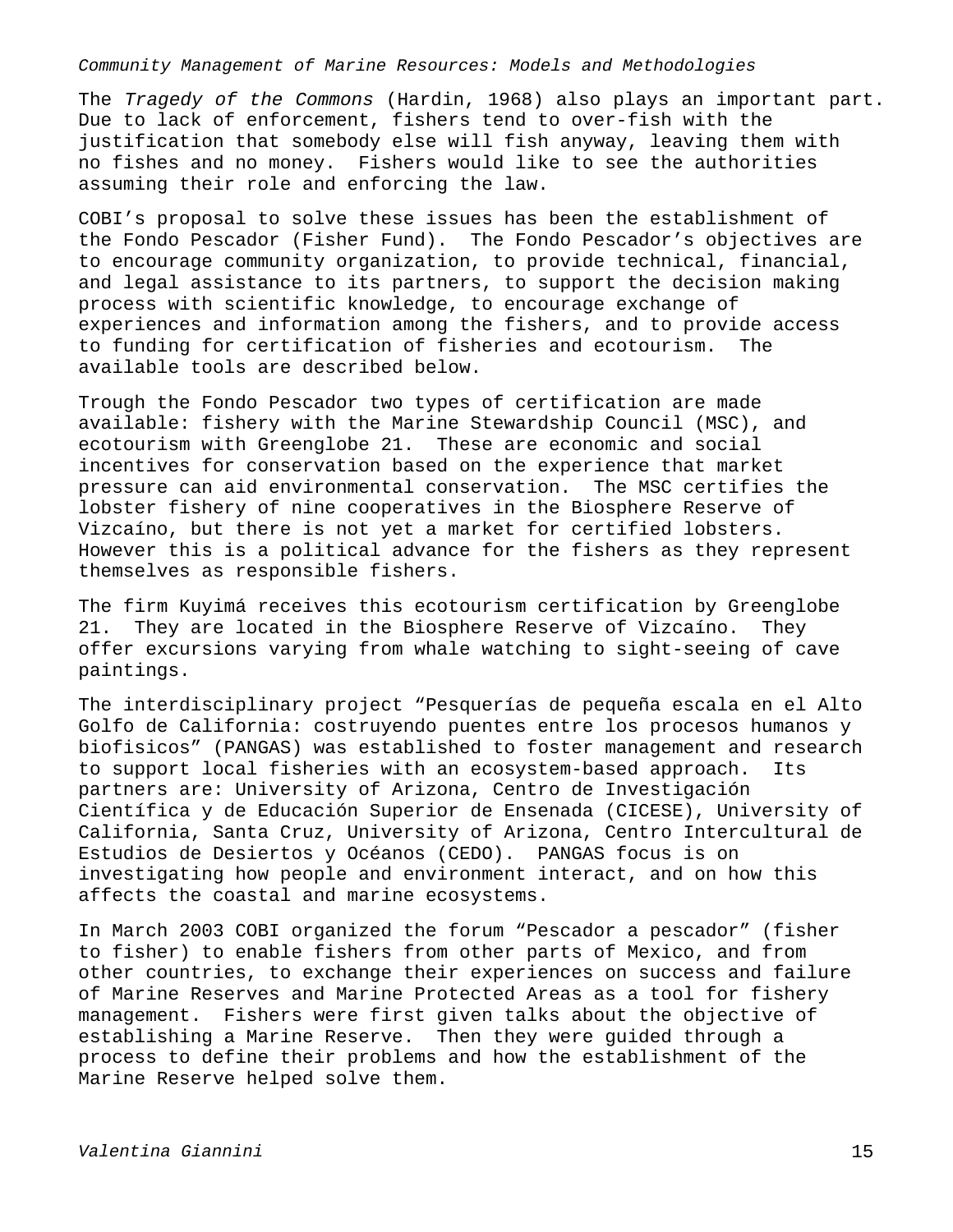Due to the success of this first meeting, a second one was organized in March 2006, to discuss the issue of the responsibility of fishers in sustainable fisheries.

### *3.2.4 Lessons learned*

- 1. In COBI's experience Community Marine Reserves are a useful tool for fishery management and conservation. Although no-take zones alone cannot solve the problem of fisheries decline -because of other relevant issues, such as that of intermediaries- there is evidence in the published literature that they contribute to conservation.
- 2. COBI established partnerships with fishers who want to manage their fisheries. Thus the establishment of Community Marine Reserves followed a bottom-up approach, i.e. all the stakeholders were involved in the design and management. Communication and exchange of information were fundamental to facilitate the active participation of all.
- 3. Enforcement and control by authorities have been necessary and fishers want to be supported by them.
- 4. The access to funding mechanisms through the Fondo Pescador has been the tool used to enable fishers to fulfil their needs. In this way the fishers did not need the intermediaries' financial support, thus intermediaries have been avoided, the fishers were able to choose who to sell the fish to, and therefore get better prices for their catch.

### *3.2.5 References for this section*

- Saenz-Arroyo, A., J. Torre, L. Bourillon, and M. Kleiberg. 2005. A community-based marine reserve network in North-western Mexico. 2005 in Proceedings of the Symposium and Workshop of the North American Marine Protected Areas Network. Loreto, Baja California Sur, México. March 1 - 3. North American Commission for Environmental Cooperation. 19 pp.
- RARE, COBI. 2005. Final Concept: Marine Fisheries Fellows Pilot Project, NW Mexico. The David & Lucille Packard Foundation. 82 pp.
- COBI. 2000. Community-Based Sustainable Fisheries in Baja California: A Pre-investment Analysis to Start a Fisheries Certification Program. 27 pp.

http://www.cobi.org.mx/ (last accessed July 27<sup>th</sup> 2006)

http://pangas.arizona.edu/ (last accessed July 27<sup>th</sup> 2006)

http://www.msc.org/html/content\_1102.htm (last accessed August  $10^{th}$ 2006)

*Valentina Giannini* 16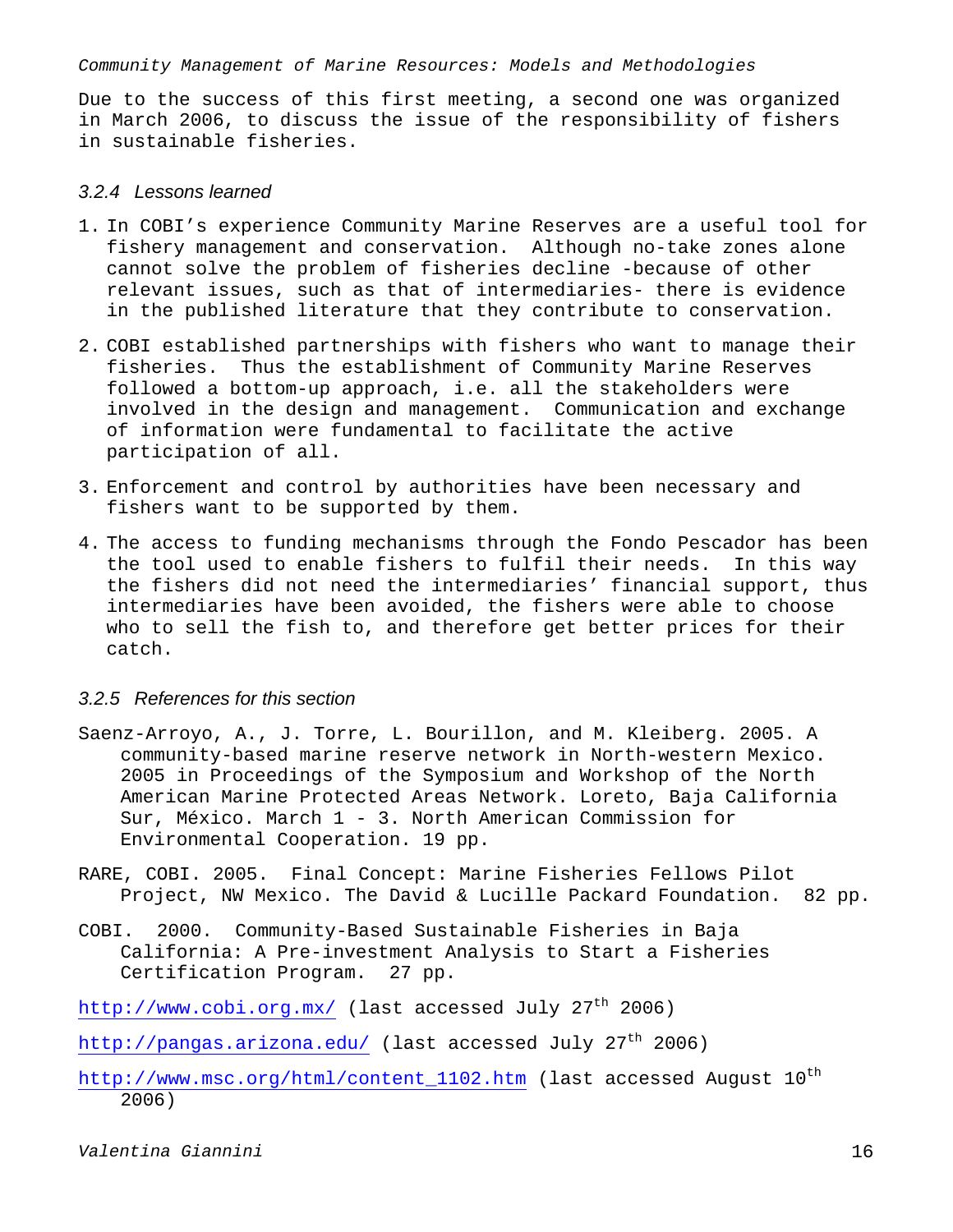*Community Management of Marine Resources: Models and Methodologies*   $http://www.kuyima.com/kuyima.html$  (last accessed August  $10<sup>th</sup>$  2006) http://www.pescadorapescador.net/ (last accessed August 10<sup>th</sup> 2006)

- Luis Bourillon, Cesar Moreno, and Andrea Saenz (COBI) personal communication 2006
- Fishers and patrones of Bahía de Kino, Sonora, Mexico, personal communications 2006

# **3.3 Punta Allen, Quintana Roo, Mexico**

## *3.3.1 Description and analysis*

The Vigía Chico Cooperative was established in 1968 by 49 members. The community that grew around the cooperative founded a village known as Punta Allen in 1970. In the past 30 years the main activity of the community has been lobster fishing, and now the tourism sector is growing fast. The fist tourism cooperative was founded in 1994, now there are four.

The fisher members of the Vigía Chico Cooperative have developed their own rules. They have divided Ascension Bay into private parcels, or campos. Each campo is registered to a fisher, who has the right of access to the *casitas* that s/he has put on them. Casitas are artificial habitats in which the lobster finds refuge, and are thus collected from them. Bylaws made by the cooperative members regulate the campo. Today there are 76 fishers and only 51 own campos (dueños). The others are helpers (chalanes).

The members of the Vigía Chico Cooperative do not fish in the waters of the deep reef (40 m), where the lobster reproduces. According to the cooperative regulations lobster tails smaller than 13.5 cm and females with eggs must be left in the sea. All the fishers bring the lobster tails in the Reception Center for storage, where the buyers collect them. In the Reception Center the lobster landings are measured (length and weight) and counted. The live lobsters are picked up by the buyers directly at the dock. If a fisher does not comply to the cooperative regulations s/he can be expelled from the cooperative. Open season is from July  $1^{st}$  to February  $28^{th}$ .

When lobster fishing is in seasonal closure, the fishers target finfish or are employed in the tourism sector. Finfish are fished through the year for personal consumption or are sold to restaurants.

It is believed that because of the fishing techniques employed by the cooperative, the fisheries in the Ascension Bay have limited impact on the resources, but further studies are required for a definitive assessment. However in other areas of Mexico, where the campos system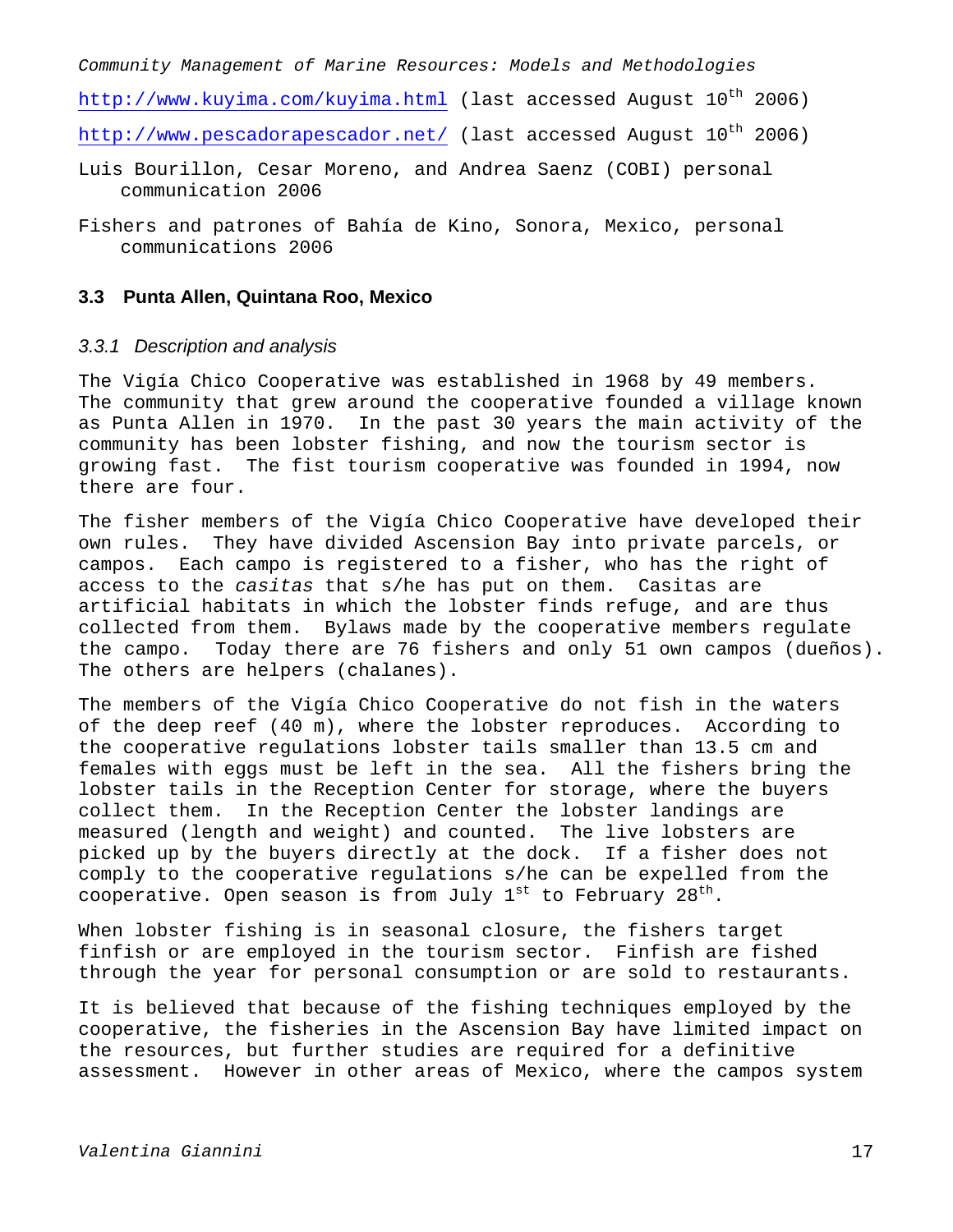has failed, fishers have used other fishing techniques and the unregulated use of the resource has led to depletion.

The buyer is selected by the Vigía Chico Cooperative each year in a meeting that takes place one month before the opening of the season, based on the best price offer. During the season, if another buyer offers a better price, the original buyer is changed.

Support has been granted to the cooperative by several national and international NGOs and research institutions to develop their projects.

## *3.3.2 Problems encountered and solutions*

The Vigía Chico Cooperative had some problems due to frauds committed by cooperative officers. The members who were found guilty of breaking the rules were voted out and therefore lost their campos. New fishers were able to join the cooperative and have campos assigned.

Hurricanes, such as Gilbert in 1988, have a negative effect on the lobster fishery, by destroying the casitas and changing the bottom conditions. New areas were taken into consideration but with little success. The availability of another sector, tourism, seems like a better option. Tourism also represents an alternative during closed seasons of the lobster fishery.

### *3.3.3 Lessons learned*

- 1. Strong consensus on the rules set by the members of the cooperative was achieved. All the members have respected them making the project successful.
- 2. Good market prices have been essential for the success of the project, but also an alternative sector of employment to sustain the economy during closed fishing seasons.
- 3. Fishers' respect of the division of the sea floor in campos was the core of the project. Rights of access regulated by officials of the cooperative are the way to achieve this.

### *3.3.4 References for this section*

Solares-Leal I., O. Alvarez-Gil. 2003. Socioeconomic assessment of Punta Allen: a tool for the management of a coastal community. Sian Ka'an Biosphere Reserve, Mexico. UNEP/ICRAN-CONANP/SKBR. 102 pp.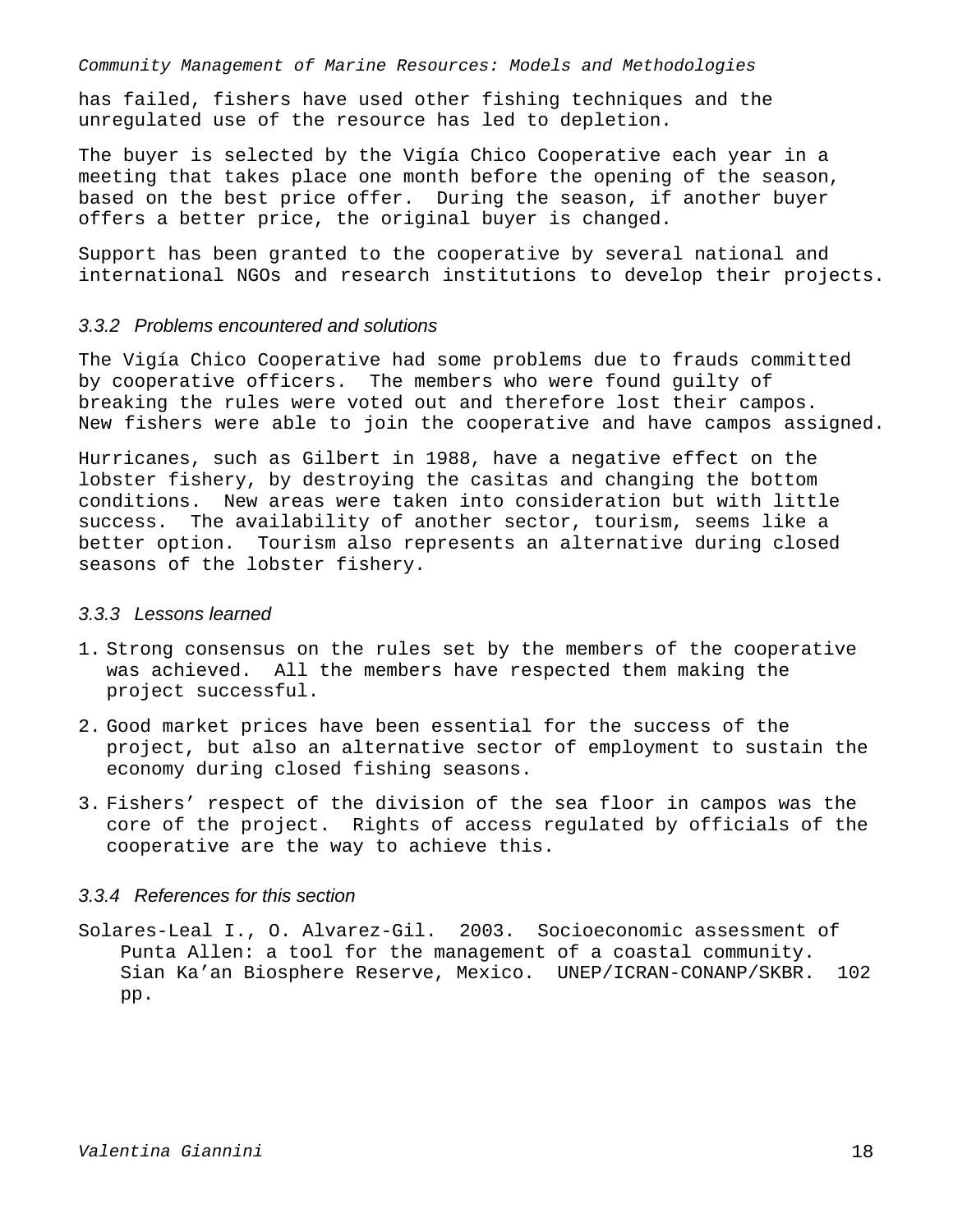### **3.4 Comitato Internazionale per lo Sviluppo dei Popoli, Guatemala-Italia**

### *3.4.1 Description and analysis*

As a consequence of the results of a preliminary diagnostic analysis of the fisheries of the Gulf of Honduras (GOH), Comitato Internazionale per lo Sviluppo dei Popoli (CISP) developed a project to manage the fisheries in the region. The project was developed in three phases: organizational capacity building, technical capacity building, and creation of the "Centro de servicios para la pesca artisanal en el Golfo de Honduras" (CESPAGOH). The project was made possible by European Union and Japanese funds.

Each group of fishers was involved in an activity tailored to their knowledge needs to learn about the importance of organization. The appointment of new leaders was encouraged. The fishers also lack knowledge on natural resources management, economics, and environmental law. This knowledge is needed to increase their awareness and enable them to manage their natural resources, knowledge is not the only tool they lack; often the groups basic needs -such as a fully equipped office- have not been met.

The fishers in the Bahía de Amatique in 1996 were aided in the establishment of a gentlemen's agreement, known as "Pacto de Caballeros" (Gentlemen's agreement), after incidents had happened between the different groups, upon regulating the use of the bay. As a result the bay was divided into three sections. Each group, comprised of fishers that share the same fishing technique, is allowed only to fish in one section at a time. A rotation of the allowed areas takes place weekly on Sunday. The agreement has now become part of the Guatemalan Caribbean fishing law (Reglamento de la Ley General de Pesca y Acuicultura, Acuerdo Gubernativo No. 223-2005).

Based on the pre-existing voluntary agreement on access to fishing grounds (i.e. Pacto de Caballeros) a further step was taken to create a higher level structure to unite the fishers. CISP facilitated the foundation of the "Red de Pescadores artesanales del Caribe guatemalteco y Lago de Izabal" (Network of artisanal fishers of the Guatemalan Caribbean and Lake of Izabal), and provided advice for its legalization. The Network was established drawing on common needs of the fishers on the 2<sup>nd</sup> of February 2004. It is integrated by 16 communities, and coordinates their fishing efforts. Its objectives are to find solutions to shared problems, to conserve and exploit fisheries, and to encourage communication among fishing organization. The fishers of the Network have contacted other fishing communities (e.g. Punta Allen, Pacific coast of Guatemala, Honduras) to exchange information.

CISP organized two courses. One was on fishing techniques and was held in Cuba. The other on engine maintenance, was organized with the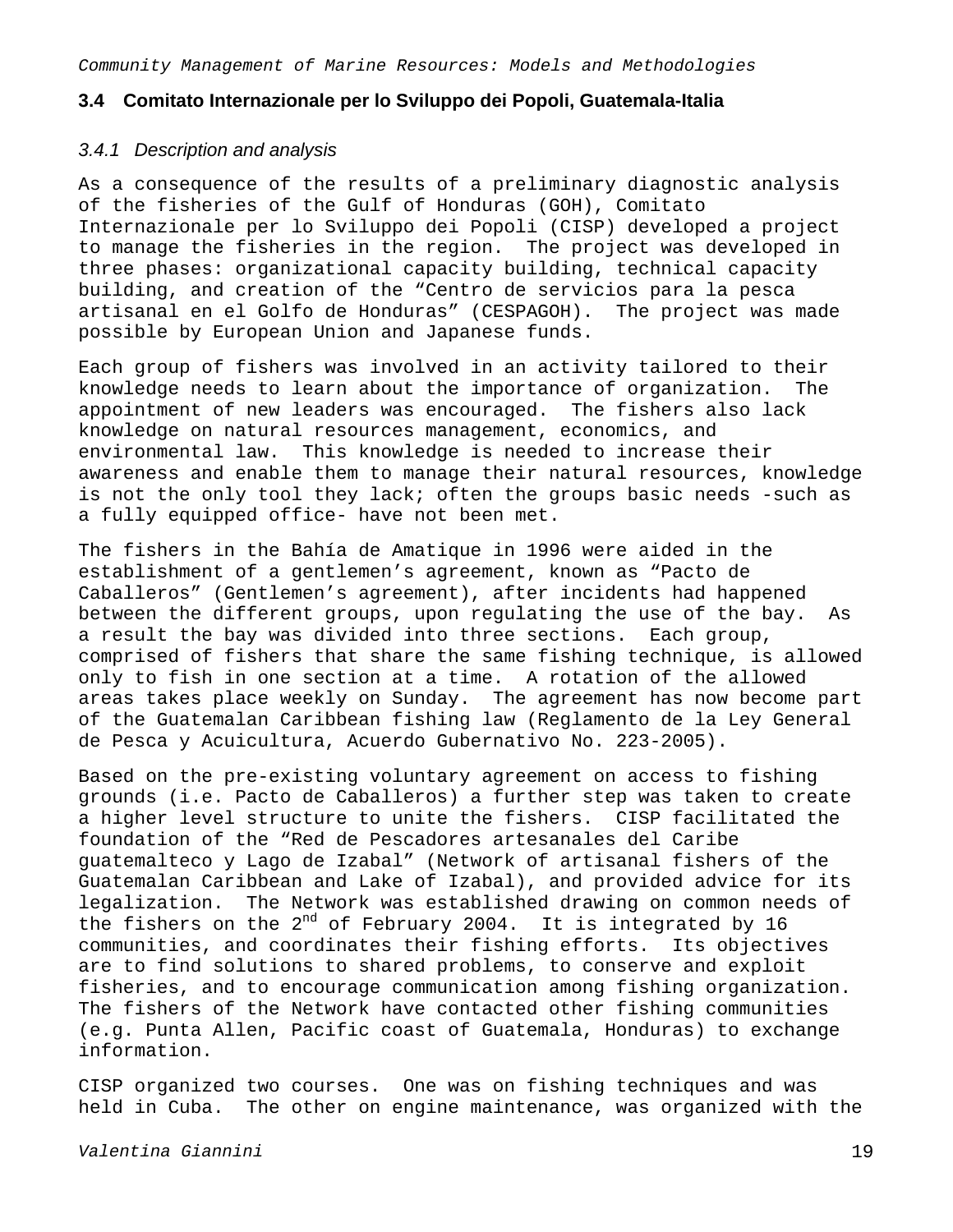support of Yamaha, the most common brand of engine used by these fishers. Only one member from each group participated, the groups were in charge of the selection of the group representative.

As a result of the consultations with the local fishers, the necessity of a centre for the processing of fish (centro de acopio) was identified. The principal objective for the foundation of the CESPAGOH was to increase quality of the fishing activity and promote the conservation effort. The fishers claim 15% losses of their landings, and processing the fish would avoid it. With the opportunity of directly selling the landings -given by the center- the intermediaries will be avoided and the price per unit of catch will increase, and thus the pressure on the resource will de reduced.

This center would also enable the fishers to have direct access to the market, avoiding intermediaries, who in this area act as a cartel and impose low prices. CISP promoted a feasibility economic study to validate this idea and to define the optimal location. A land that belongs to the "Cooperativa agrícola integral y de pesca Rio Dulce R.L." in Livingston was selected. The centre was designed taking into consideration the economic study, with the participation of the fishers, and according to the Guatemalan laws. A society to administer the center was formed.

### *3.4.2 Problems encountered and solutions*

The consultation processes among the different groups were at times very slow; sometimes it is not easy to reach agreements. When the success of the operation was at stake CISP was forced to intervene and take the responsibility of deciding on some of the issues independently from the fishers.

# *3.4.3 Lessons learned*

- 1. Formation of the "Pacto de Caballeros" is a successful strategy that should be taken as a model. Establishing territorial use rights (TURF) exclusive to a defined group of fishers, facilitates the respect of the rules, and avoids incidents. For the respect of such pacts it is essential that all fishers in one region subscribe to the "Pacto". In the cited example of Bahía de Amatique in Guatemala only the fishers members of the Network respected it, the others did not.
- 2. The fishers have demonstrated to have a good knowledge of their resource and some ideas on how to manage them. However CISP has organized workshops to increase their knowledge on administration and in management of the natural resources, which the fishers were lacking. Capacity building efforts should be directed to sustain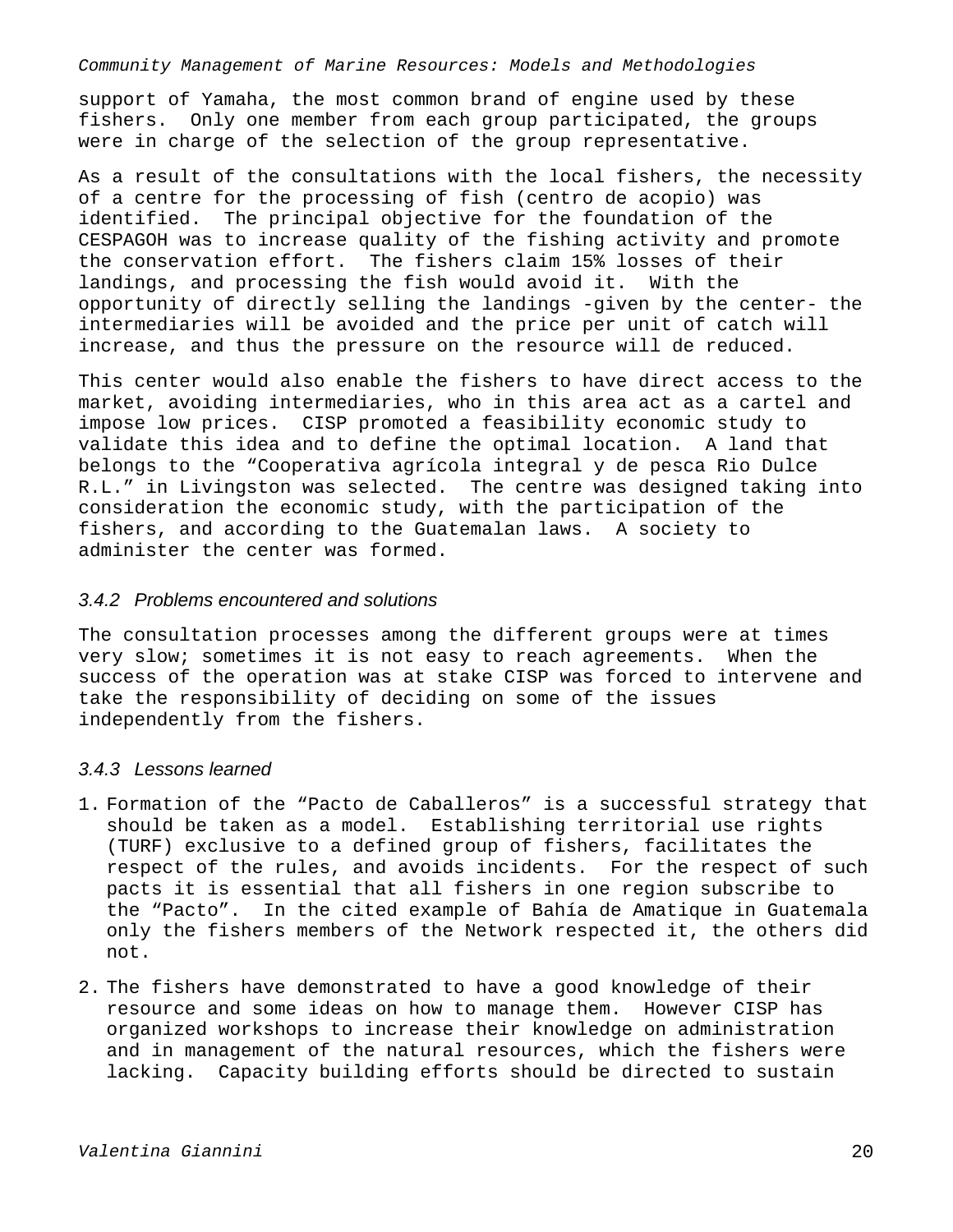the fishers in these issues. Fishers also need to learn more about environmental laws.

3. The foundation of the Network was sustained by CISP to find shared solutions to common problems. The success of this example has the value of demonstrating the willingness of the fishers to cooperate with one another.

### *3.4.4 References for this section*

- Julian Arana, Blanca Rosa Garcia, Hugo Hidalgo, Julio Lee, Angelica Mendez, Justo Rodríguez, Melvin Teni, personal communication 2006
- Material published by CISP: brochure of course on fishing techniques, brochure of course on engine maintenance, posters about the Gulf of Honduras and the Trinational Alliance for its conservation, poster of the first monitoring program in the Gulf of Honduras for manatees, poster on species of commercial fisheries in the Guatemalan Caribbean.

# **3.5 CoopeTárcoles, Costa Rica**

### *3.5.1 Description and analysis*

CoopeTárcoles was founded in 1986 in Tárcoles, Puntarenas, Costa Rica. Its members are fishers that want to achieve responsible fishing and comply with social and environmental responsibilities. In their statute they declare they want to "promote the search for forms of sustainable management of natural and cultural resources".

Cooperativa Autogestionaria de Servicios Profesionales para la Solidaridad Social (Coope SoliDar) is formed by an interdisciplinary group of people with a focus on development and conservation of local communities. Their objectives include facilitating decision making processes, management planning of protected areas, environmental education, and publication of readings on environmental issues.

Together Coope SoLiDaR and CoopeTárcoles developed a code of conduct for the fishing members of CoopeTárcoles. It is an adaptation of a document published by FAO, the "Code of Conduct for Responsible Fisheries". Together they have also organized other activities to increase the awareness of the fishers on this issue.

CoopeSolidar facilitated the process of combining scientific with local knowledge. The result was published in a leaflet, where the most common species fished in the area are described.

Together they also worked on a brochure to provide information about the recently approved fishing law in Costa Rica (Ley de Pesca y Acuicultura #8436, 10 de febrero 2005) that regulates fisheries and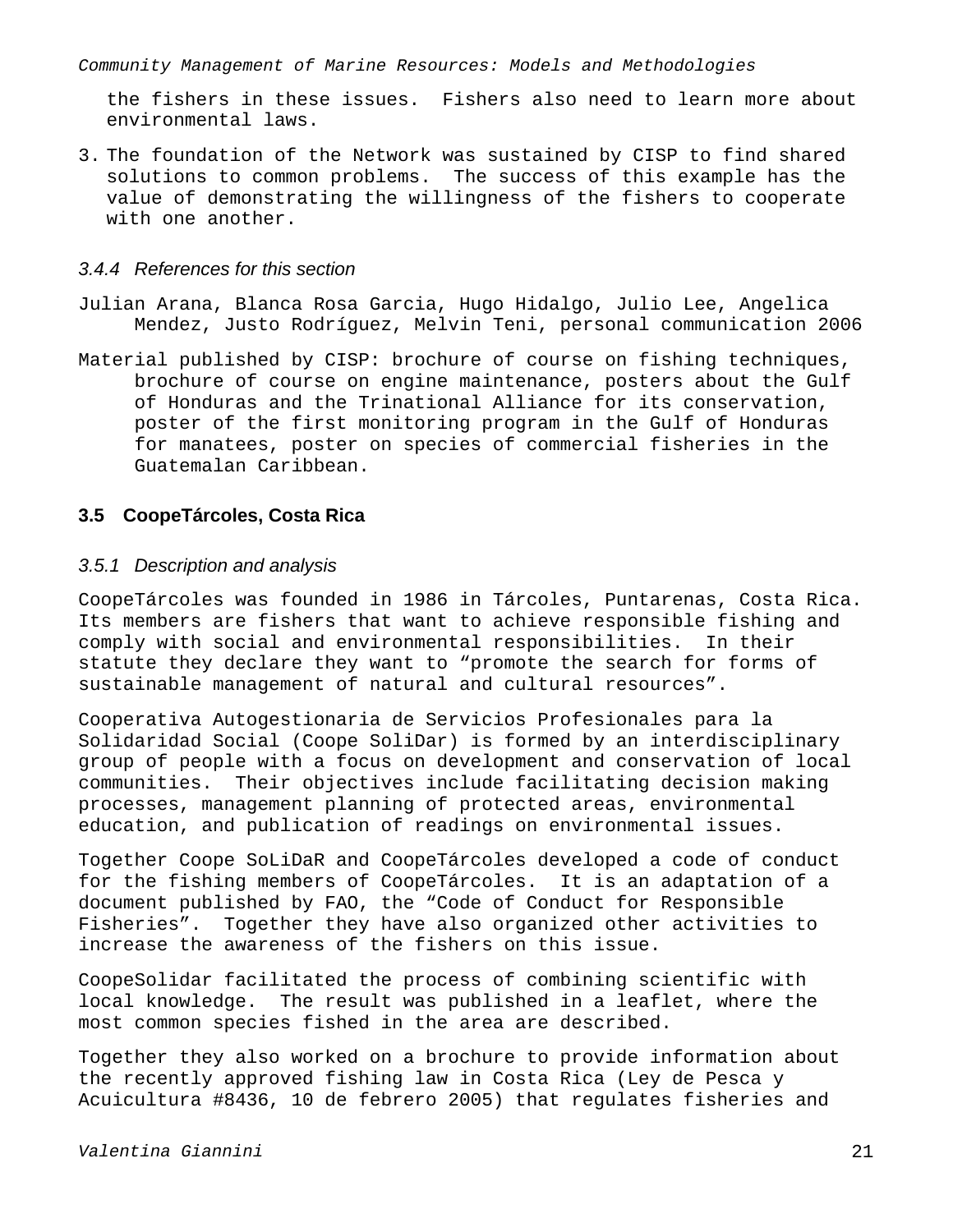aquaculture. In the brochure the law is described taking into consideration the wider framework of national governing bodies, and international treaties. The law is analyzed with the goal of helping the fishers understand the benefits they will gain from its enforcement. Definitions of the recurring themes in environmental management, such as the concept of sustainability, are also explained.

### *3.5.2 Problems encountered and solutions*

Fishers of the cooperative are very aware of limits in the use of natural resources, but not all of them act responsibly: they do not respect the indications for responsible fishing. However values and respect are key issues that can facilitate the process that will increase fishers' awareness of problems, such as overfishing.

Sometimes lack of information inhibits a proper use of the resource. The alliance between CoopeTárcoles and Coope SoliDar promoted acquisition on knowledge and information sharing.

### *3.5.3 Lessons learned*

- 1. Organization is the most important element. Fishers that share problems have solved them by working together in an organized form. If the fishers are not already organized, the process to achieve this should be facilitated.
- 2. Information on environment and on laws has been necessary to help the fishers understand the importance of complying with the laws. Information should be made available to fishers and the understanding of it by them should be evaluated.

# *3.5.4 References for this section*

http://www.coopesolidar.org/ (last accessed July 27th 2006)

Material published by CoopeTárcoles and Coope SoliDar: brochure "Codigo de conducta para la pesca responsible"; brochure "Lo que pescamos en Tárcoles", brochure "La ley de pesca y acuicultura".

Vivienne Solis (Coope Solidar), personal communication 2006

### **3.6 Locally-Managed Marine Areas Network, Southeast Pacific**

### *3.6.1 Description and analysis*

The Locally-managed Marine Areas (LMMA) Network was established in October 2000 to collect and connect different examples of conservation projects related to community management marine areas around the world. Community members, conservationists and researchers exchange their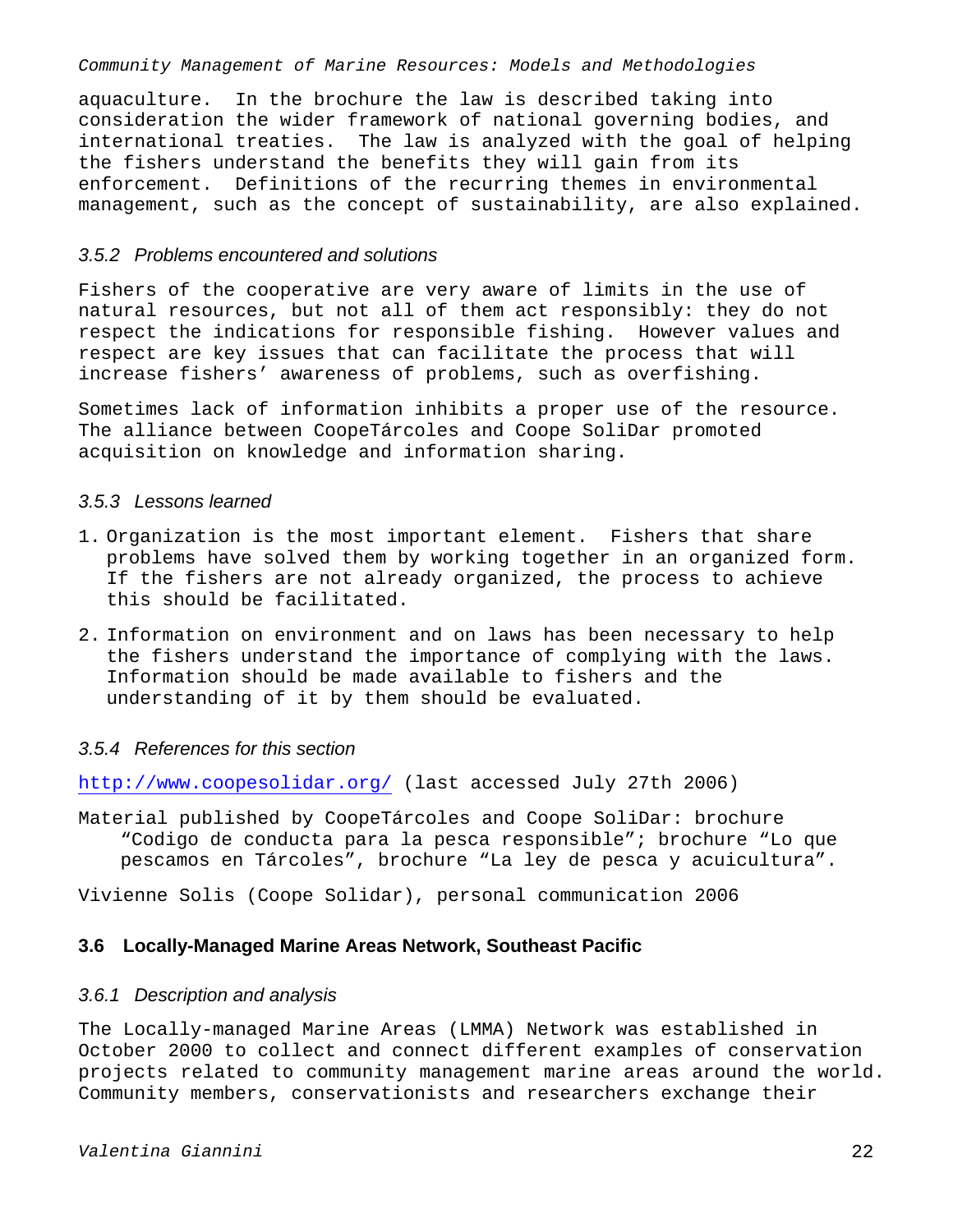experiences to evaluate the contribution given by Locally-managed Marine Areas to conservation. The LMMA Network is present in Fiji, Indonesia, Palau, Papua New Guinea, Philippines, Federated States of Micronesia, and Solomon Islands.

An LMMA is defined as "an area of nearshore waters actively being managed by local communities or resource-owning groups, or being collaboratively managed by resident communities with local government and/or partner organizations" (http://www.lmmanetwork.org/, 2006).

The partners of the LMMA are convinced that project design, management and monitoring are part of one iterative process called *Adaptive Management*, used to continually test assumptions, learn and adapt the plan. At the beginning, a clear common purpose for the community management of the marine area should be established. According to the set goals, a management and a monitoring plan are developed and implemented. The information and data collected in the continuous monitoring is used to learn more about the environment and to understand the effects of the management plan on the marine resources. According to the data collected the management plan of the LMMA will be adapted on a constant basis.

### *3.6.2 Problems encountered and solutions*

The fishing communities involved in this project are very different one from the other, because they belong to different cultures, therefore the tools utilized and their role varies. Different management tools are available to manage an LMMA: a Marine Protected Area (with increasing degree of protection, up to a core no-take zone); species-specific harvest refugia; restrictions on gear, effort or behavior; restrictions on season.

In a personal communication with Manuel Mejia, director of the LMMA Network of the South Pacific, he stated that some of the fishing communities they work with have customary and traditional property rights over their fishing grounds, called *qoliqolis*. This happens mostly in Fiji and in the other Melanesian countries (Papua New Guinea, eastern Indonesia, and Solomon Islands). In the other Southeast Asian sites communities do not have traditional property rights, this makes management and especially enforcement of protected areas more challenging.

Some communities at first do not agree with the idea of managing their fishing areas, due to market pressure, because they fear they will lose money. This can be overcome by utilizing peer pressure. If a few key people, i.e. leaders, of the communities understand the importance of the LMMA, the rest will follow. Therefore strong leadership is essential for the success of the LMMA management plan.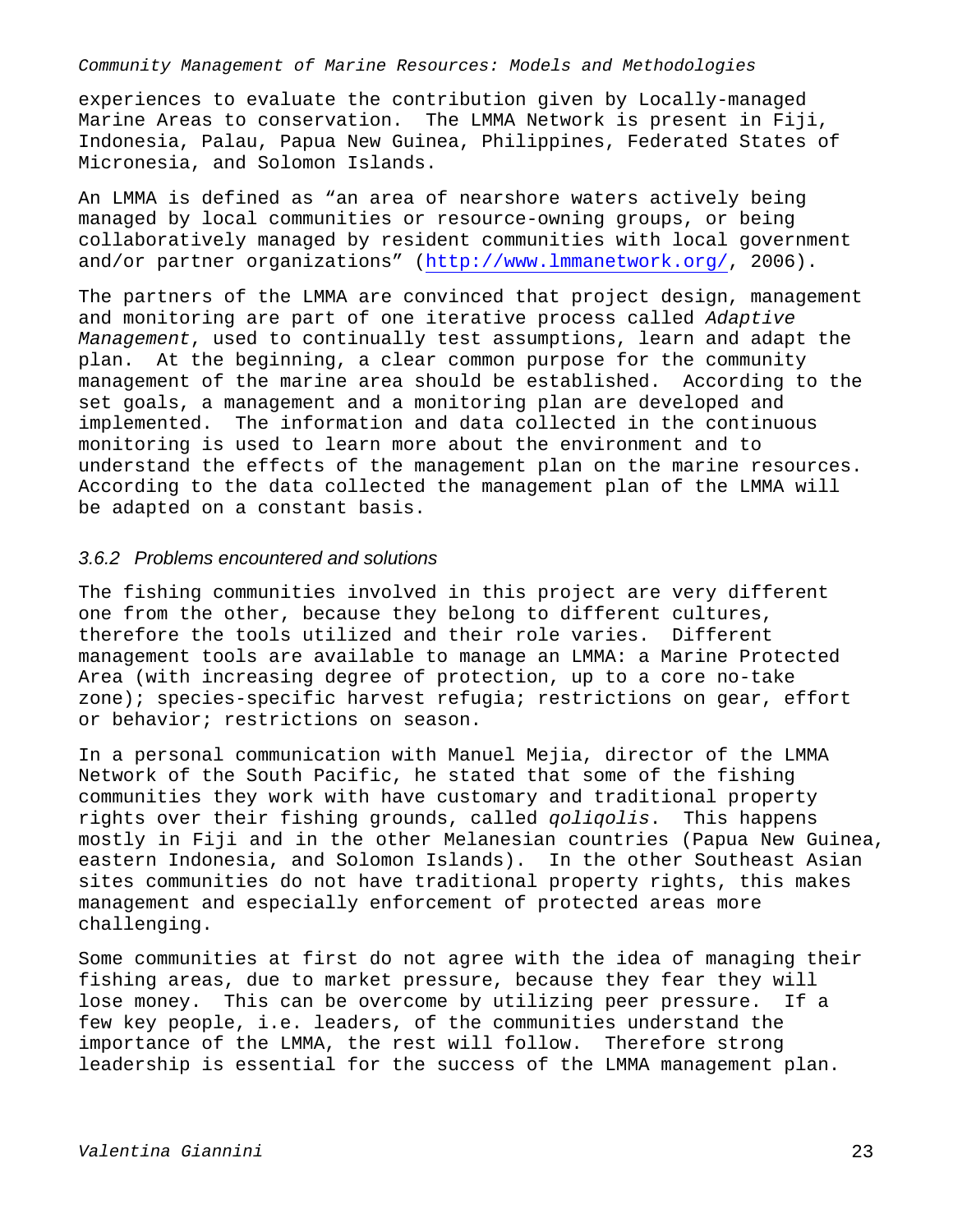Last but not least, communities often lack the most basic facilities and instruments. They would greatly benefit from having the availability of an on site office with equipment, such as computer, GPS, and navigation charts. These tools would enable them to organize their work, to have access to information, and to fish in a way which would be safer both for the fishers and for the environment.

### *3.6.3 Lessons learned*

- 1. The successful examples of LMMA are those where the local community, the conservationists, and all the other stakeholders, such as researchers and donors, strongly supported the LMMA, clearly stating from the beginning the benefits from the implementation of the plan. Commitment of all the stakeholders is therefore essential for the success of the LMMA.
- 2. The process of establishing LMMA started as an initiative of the resource 'owners' and has been carried out with the participation and the consensus of the whole community, both genders were involved. The needs of the community were respected. The rules were clear, thus understood by everybody. The bottom-up approach, when establishing a LMMA, is the best option.
- 3. Authorities, when enforcing the rules, have given an essential contribution to the success of the management plan. They have also organized educational activities to explain the rules to the people, and how the community will benefit from them. Authority support should be sought, it is very important for the fishers to feel backed. The authorities should play an active role in informing the fishers on the laws.
- 4. The involvement of the local community has been sought in a variety of ways. Environmental education programs in schools were organized, traditional stories were revived. Legends have helped foster a sense of stewardship towards the environment. Formal environmental education programs in schools could be implemented by the communities, to revive their traditions and help in the conservation of the environment.
- 5. Both traditional and scientific knowledge have been proven useful for management and conservation purposes. Therefore they should not be seen as opposed knowledge, but should be integrated in the process of acquiring knowledge.
- 6. Local people have been trained in monitoring, data analysis, and interpretation by researchers and conservationists. Knowledge of the processes increased their awareness, and enhanced their stewardship. Workshops for the communities to teach them monitoring techniques and data analysis should be organized by researchers and conservationists.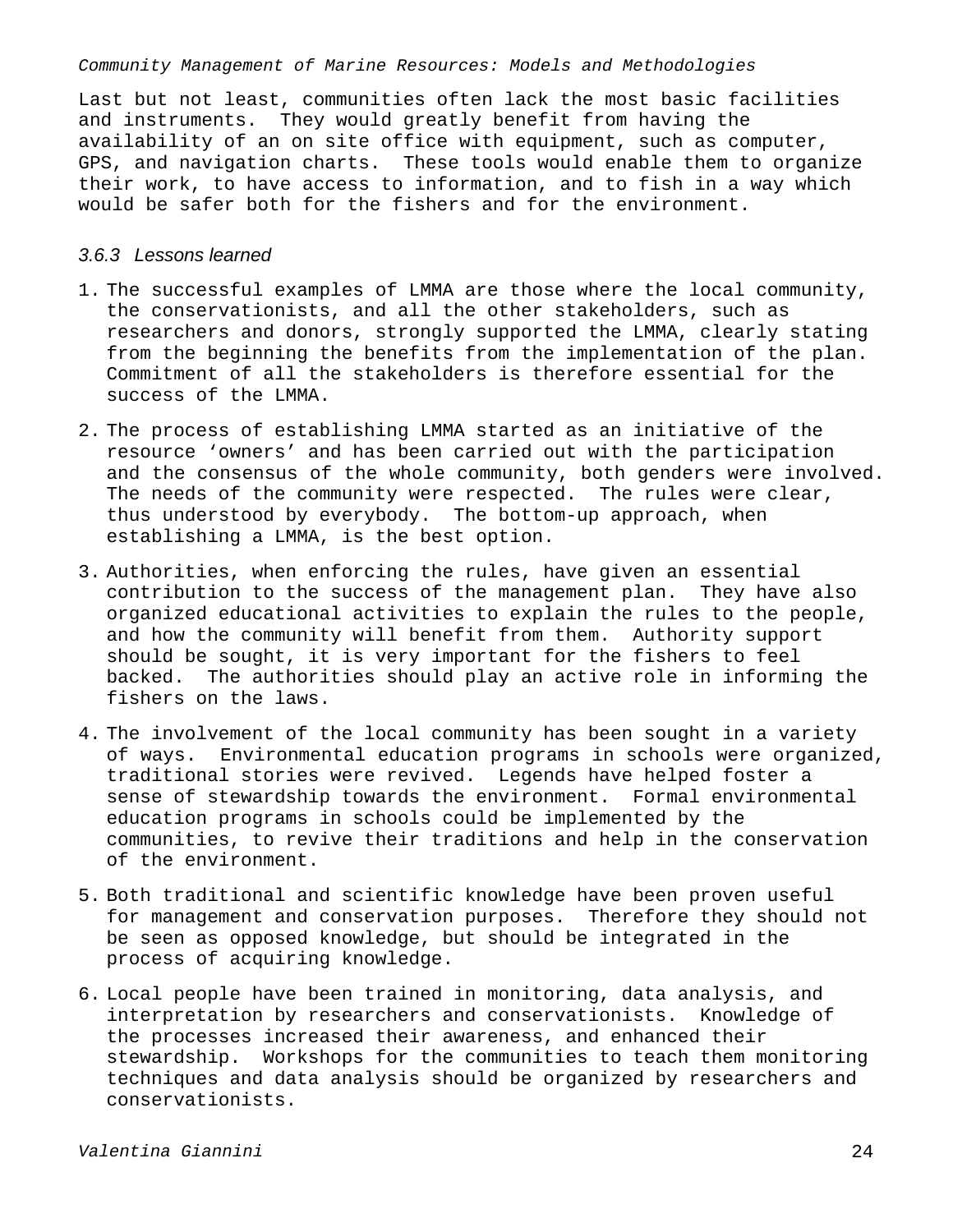- 7. Communities have learned from one another about the benefits of LMMA. Interchange of experiences should be promoted.
- 8. Permanently closed areas, also known as no-take zones, have been the most effective tool for the conservation of the marine resources. They have two advantages, both very important. The first is that they seem to be the most useful tool for conservation. The second is that for the fishers it is better to have simple rules: it is easier to understand them, thus to comply with them. Information should be made available to the fishers on the effectiveness of notake zones.

# *3.6.4 References for this section*

- Parks, John E. and Nick Salafsky, editors. 2001. *Fish For the Future? A Collaborative Test of Locally-Managed Marine Areas as a Biodiversity Conservation and Fisheries Management Tool in the Indo-Pacific Region: Report on the Initiation of a Learning Portfolio.* The World Resources Institute. Washington DC, USA. 82 pages.
- The Locally-Managed Marine Area (LMMA) Network. 2005. Improving the practice of marine conservation, 2005 Annual Report: A Focus on Lesson Learned. 46 pp.

http://www.lmmanetwork.org/ (last accessed July 27th 2006)

Manuel Mejia (LMMA Network), personal communication 2006

## **3.7 Partnership for Interdisciplinary Studies on Coastal Oceans, West Coast, USA**

### *3.7.1 Description and analysis*

The Partnership for Interdisciplinary Studies on Coastal Oceans (PISCO) is an investigation consortium integrated by scientists from four US West Coast Universities: Oregon State University, Stanford University, University of California at Santa Barbara, and University of California at Santa Cruz. One of PISCO's major activities, besides research, is to provide accurate scientific information to policy makers, resource managers, and the public. In 2002 they published a manual on criteria for the design of Marine Reserves.

The focus of the manual published by PISCO is on MPAs, not on community management of marine resources, as the other case studies presented in this report. However some useful lessons can be learned from it, thus the choice of its inclusion in this report.

According to the publication, considerations for reserve design should meet both environmental requirements of the considered species and socio-economic needs of the local communities.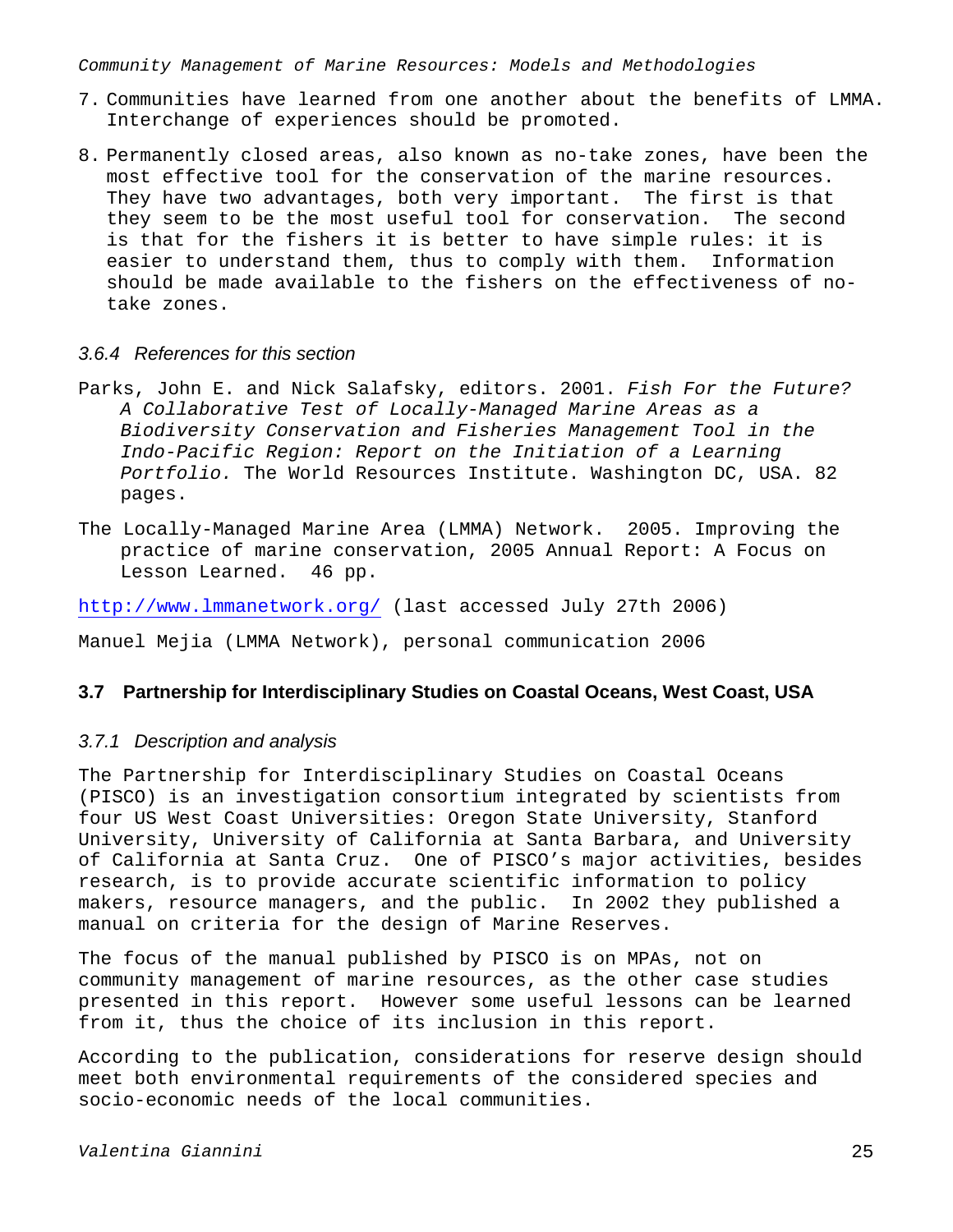The biology, ecology and life stages of the species should be investigated in order to effectively protect them. The physical and chemical aspects (e.g. salinity or upwelling) should not be ignored, as they are essential to sustain life. A system of linked, moderatesized reserve seems to be the best tool for the conservation of marine resources. Small reserves are not effective from a conservation standpoint, while big reserves do not leave much ground for fishers. The areas should be linked by larval dispersal or juvenile/adult migration to constitute a network.

From the socio-economic stand point, ecosystem services should not be ignored. Various groups of people should be involved in the process of definition of the reserve: community members, resource managers, government agencies, natural and social scientists, commercial and recreational fishers, and environmentalist. The personal knowledge of each is an added value. The necessities of the local community must be respected: the effect of the establishment of the Marine Reserve on their livelihood should be assessed.

However Marine Reserves alone cannot solve the problem of overfishing and habitat degradation, other types of management are also necessary: fishing quotas, seasons, and gear restriction.

## *3.7.2 References for this section*

Partnership for Interdisciplinary Studies of Coastal Oceans. 2002. The Science of Marine Reserves. http://www.piscoweb.org. 22 pages.

http://www.piscoweb.org/ (last accessed July 26th 2006)

## **3.8 MBRS Project, Central America**

## *3.8.1 Description and analysis*

The Mesoamerican Barrier Reef Project (MBRS) was established in 1997 with several goals; some of them are to promote the conservation of coastal and marine habitats, and to support the sustainable extraction of marine resources by fishing communities. As part of the MBRS Project activities, a training workshop on co-management techniques for marine resources was organized. The starting point was to recognize that fishers are already managing their resources, whether sustainably or not.

The focus of the workshop and manual published by MBRS Project is techniques for fisheries co-management. However because of the useful lessons that can be learned from it for community management of marine resources, it has been included in this study.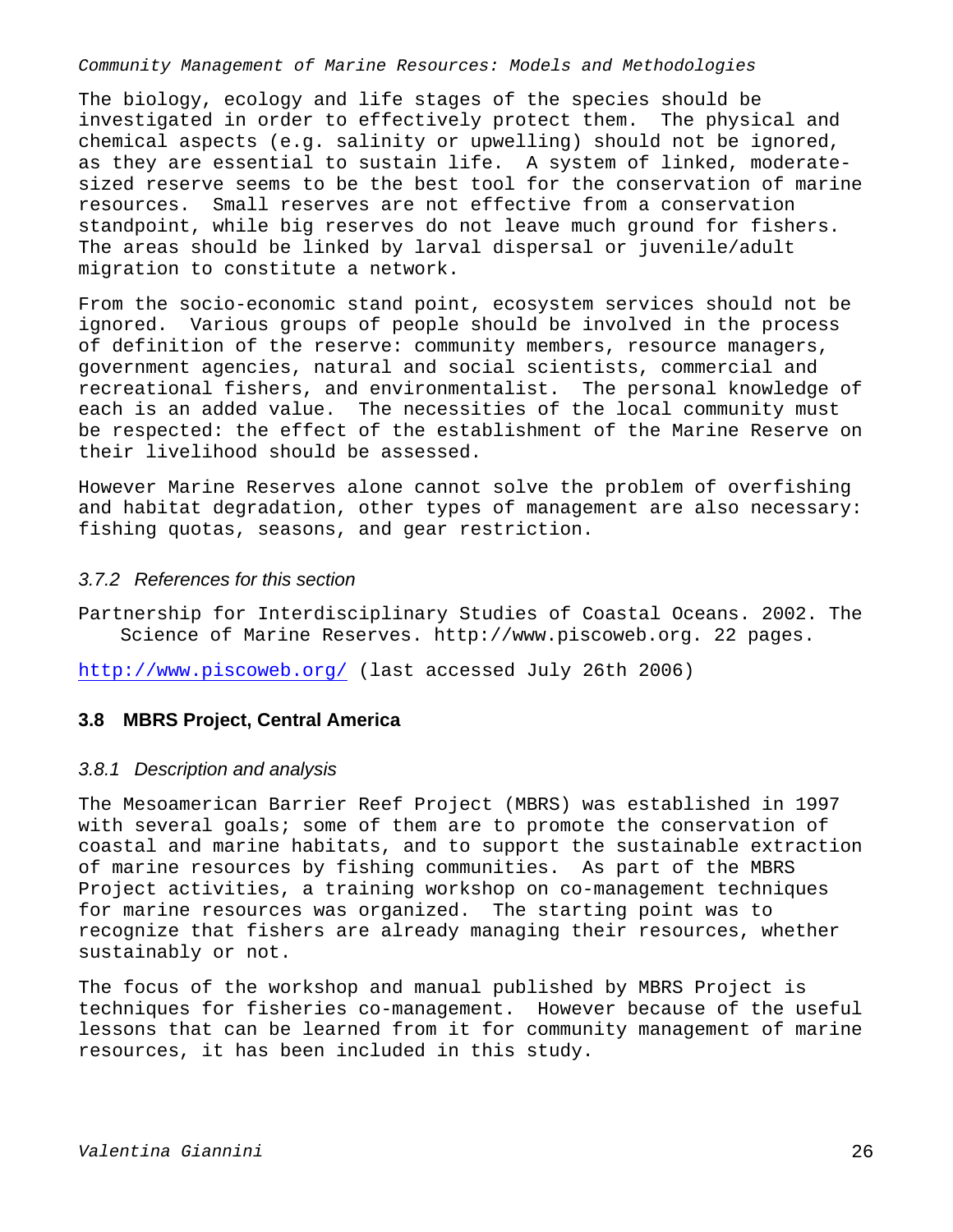In the training workshop co-management case studies were analyzed and the usefulness of co-management was presented. The participants took part in formulating a hypothetical co-management plan.

According to the MBRS Manual, a co-management plan consists of three phases: a pre-implementation phase, an implementation phase, and a post-implementation phase. In the pre-implementation phase the problems are recognized and a plan to solve them is designed. Negotiation, consensus building, and development of an agreement are to be carried out. Fishers may seek the help of outside professionals to be guided in the design process. Conflict management techniques and facilitators are used to solve problems.

The implementation phase is focused on management and conservation. Both communities and institutions play an important role. Education, leadership, conflict management, and community organization are part of this phase.

In the last phase, post-implementation, an evaluation of the project is carried out, resulting in feedback and adjustment of the initial project.

### *3.8.2 Lessons learned*

- 1. The fishers who participated in the workshop were generally satisfied about what they learned. They thought that learning about co-management, the need for it, and what can be achieved by it was useful. Workshops are a good tool for capacity building.
- 2. Fishers have appreciated the possibility of sharing their experience and learning from case studies presented by other fishers. The process of establishing contacts among fishers to exchange information and experience should be facilitated to enable the fishers to acquire knowledge of the tools to achieve marine resource conservation.
- 3. The fishers understood the need for organization. Workshops can be important to give them tools to achieve organization. Information can be presented on how to get organized and on which forms of organizations are possible. Moreover exchange of experiences between fishers can guide them in the process of achieving organization.

### *3.8.3 References for this section*

Training course manual. Training in techniques for fisheries comanagement in the MBRS region. 2003. 44 pp.

http://www.mbrs.org.bz/ (last accessed July 28<sup>th</sup> 2006)

Alejandro Arrivillaga (MBRS/TNC), personal communication 2006

*Valentina Giannini* 27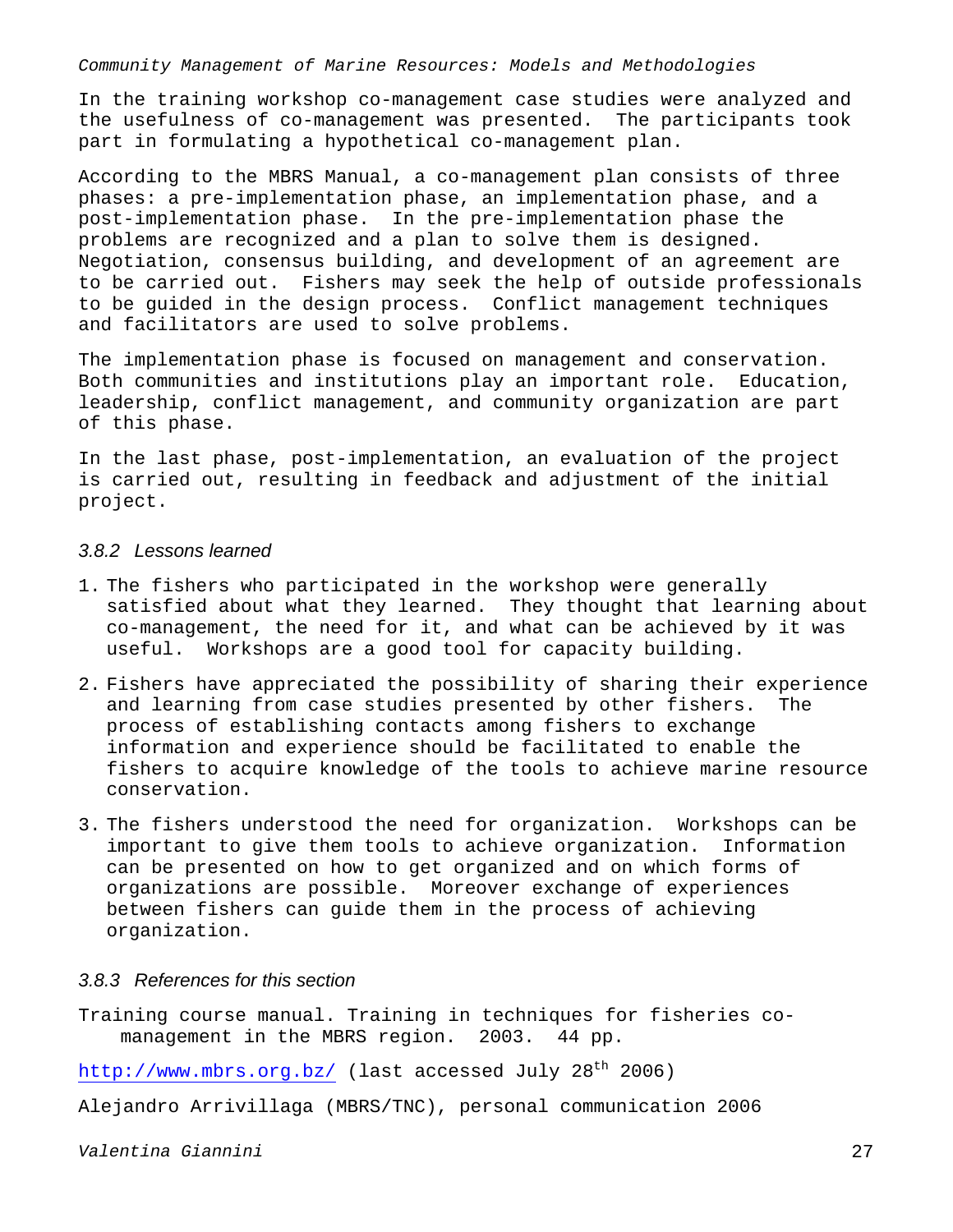# **4 Principles from case studies**

Based on the description and analysis of the case studies above, I will now identify social, economic, and environmental conditions and characteristics required for success in the establishment of Community Management of Marine Resources (CMMR) in the MAR Region. These lessons learned from the case studies ideally should be applied by the communities to manage their marine natural resources.

Below is a list of principles, which should be used as guiding criteria when designing and implementing Community Management of Marine Resources (CMMR).

## **4.1 Social analysis**

- 1. Fishers want to be responsible for managing their resource.
- 2. Fishing organizations have the power to define and enforce rules for conservation and sustainable use of their fisheries.
- 3. Selecting the stakeholder groups should be the first goal of an organization that wishes to promote conservation and sustainable use of fisheries, as is the case of MAR Fund. The part who is promoting conservation should define eligibility criteria for participation.
- 4. Participation needs to be promoted and facilitated. Small-scale artisanal fishers should take active part in the process to establish conservation and sustainable use of fisheries from the first phases.
- 5. A commitment among the stakeholders who take part in the process of conservation and management, e.g. researchers and fishers, should be established from the beginning, defining what benefit each will gain.
- 6. Fishing communities should be organized into a legally registered structure to be able to obtain several benefits, such as to claim responsibility for the management of their fishing area, to have access to funding, and to have access to information.
- 7. Capacity building workshops are needed to educate fishers on marine ecology, organization of the fishing community, management of the natural marine resources, and technical skills for fishing.
- 8. Vertical and horizontal interchange of information, such as among fishers, conservationists, and researchers, should be encouraged by an organization that wishes to promote environmental conservation and fisheries management, such as MAR Fund.
- 9. Traditional and local environmental knowledge are to be taken in consideration.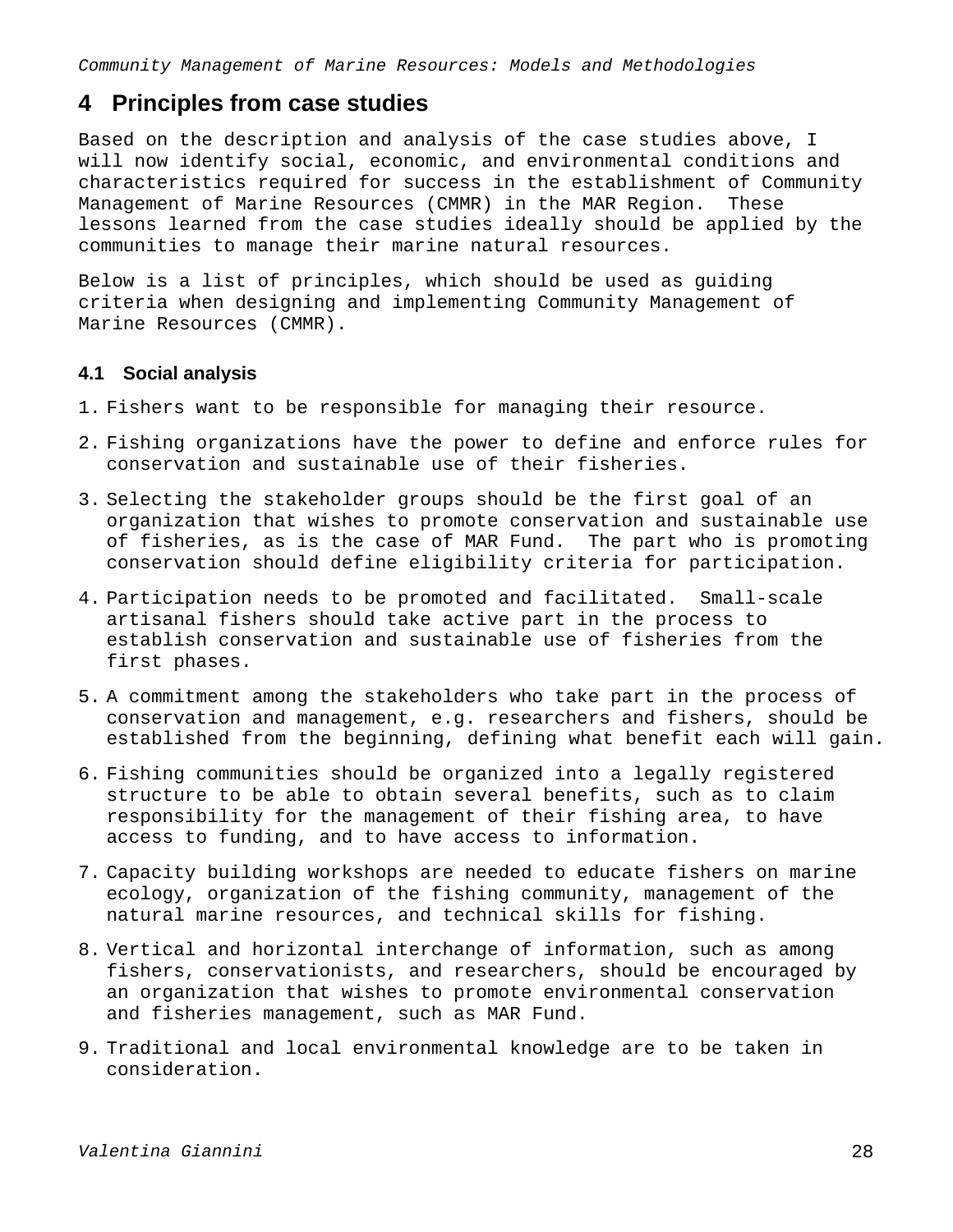- 10. Programs to teach traditional and local ecological knowledge, as well as scientific knowledge in schools have helped to foster the sense of stewardship in the community.
- 11. Territorial use rights in fisheries (TURFs) have enhanced the possibility of community management of fishing resources.
- 12. Establishing TURFs can be the first step towards the establishment of Community Marine Reserve.
- 13. The authorities should enforce national and international laws. They have to support the fishers and inform them about what is allowed and what is not allowed according to the law.
- 14. When designing a management plan, the needs of each fishing community have to be taken into account; the effect of the ruling on their livelihoods should be assessed in order to avoid their impoverishment.

## **4.2 Economic analysis**

- 1. Economic alternatives are useful to diminish pressure on fisheries. If fishers have alternative incomes they might fish less.
- 2. Economic alternatives are relevant if the fishing season is not year-long.
- 3. Projects that would enable the communities to process the fish have to be encouraged, in order to add value to the activity. A processing center would enable the fishers to access the market directly, and thus obtain a better price for the landings.
- 4. If fishers have the possibility of earning a better price per unit of catch, they may fish less. Although this represents a good way to diminish pressure on fishing, it does not always have the same outcome: some fishers might be attracted by the possibility of bigger earnings and the catches would increase.
- 5. Intermediation in marketing practices should be avoided by enabling the fishers to access the market directly, i.e. through the establishment of a processing center.
- 6. Financial resources are needed for the implementation of a management plan. This should include every aspect, from the most basic office supplies, to the fishing equipment, and monitoring programs.

# **4.3 Ecologic analysis**

1. The choice of fishing techniques should be guided by principles of reducing the damage to the environment, i.e. reducing by-catch.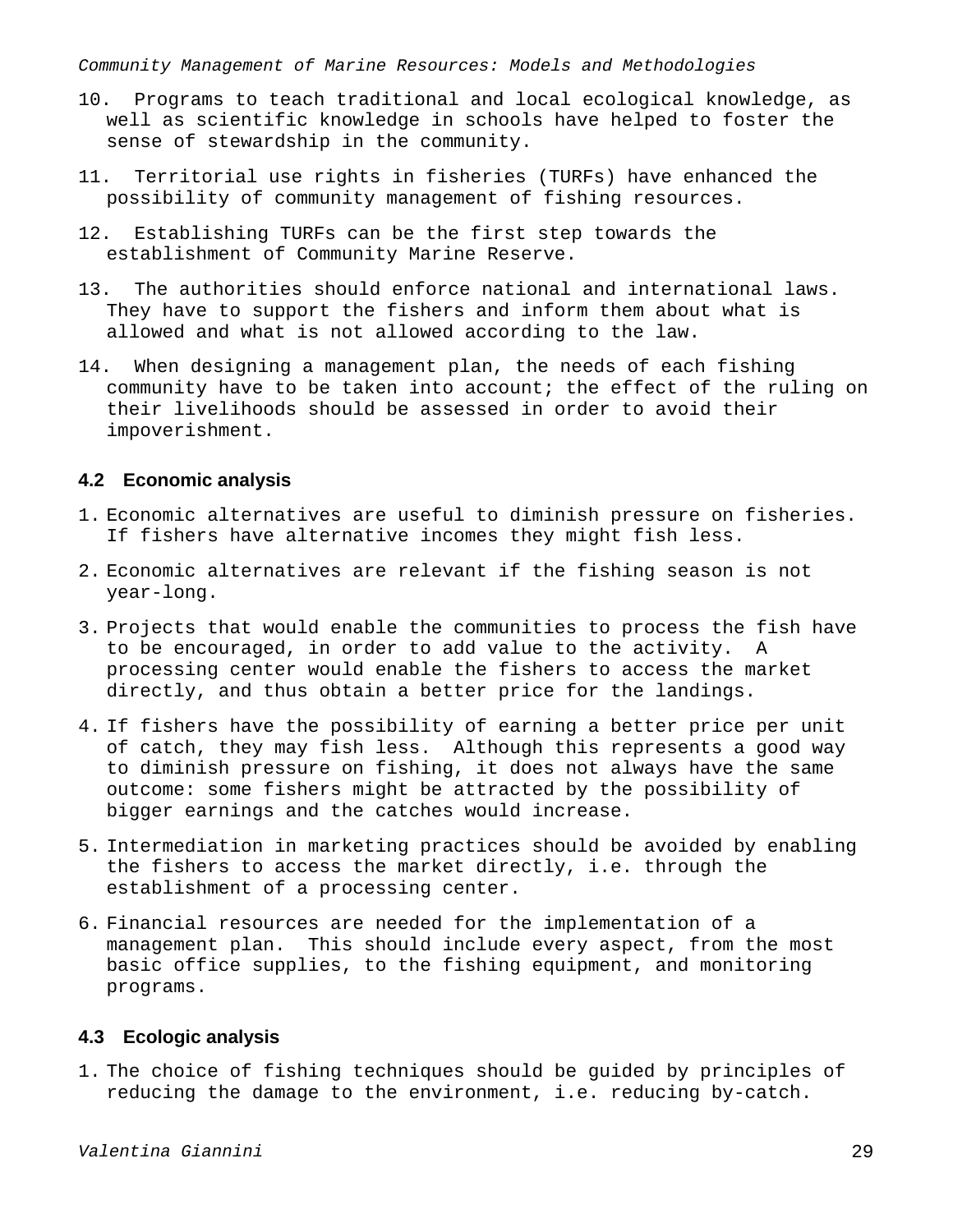- 2. The objectives and the time needed to achieve the results of a community management plan should be clearly stated, and communicated in a comprehensible way. Since each process happens in a specific time frame, and over a definable space, the relevant temporal and spatial scales must be indicated.
- 3. Never underestimate the importance of local knowledge! An outsider –a researcher- can contribute knowledge, but rarely will have more information about the ecology of a specific site, than fishers who have a history of being there (Arana, Carrasco, Hidalgo, personal communications 2006).

# **5 Recommended methodology for the development of Community Management of Marine Resources (CMMR) in the MAR**

MAR Fund's mission is to conserve the resources and natural processes in the MAR region for the benefit of present and future generations through the management of natural resources, technical and financial support for priority areas and issues such as water quality, sustainable tourism, sustainable fisheries and institutional strengthening. One of the ways MAR Fund is operating to achieve its mission, is through exploring the possibility of the establishment of a program for CMMR. The priority, as evident from the experience of the LMMA Network of the southeastern Pacific, is for local communities to establish plans for sustainable use and management of their fisheries.

In this section I will present what I regard as the recommended steps MAR Fund may take to reach the objective described above.

MAR Fund should initially encourage fishing communities to develop projects with a very high probability of success. The fishers will be more easily convinced on the usefulness of the management plan if they see the anticipated results in a short period of time. Also their experience can be used by MAR Fund as an example to obtain the participation of other fishers in the future.

## **5.1 Selection of communities**

MAR Fund may select fishing communities according to the different criteria listed below. However, if fishers do not possess the listed requirements, they might acquire them with the participation in workshops, as described later on.

• COMMUNITIES THAT ARE ORGANIZED. The fist requirement is for the fishers to posses some form of legally established organization. We have seen how when the community, through its organization, sets the rules, the fishers are more willing to comply with them.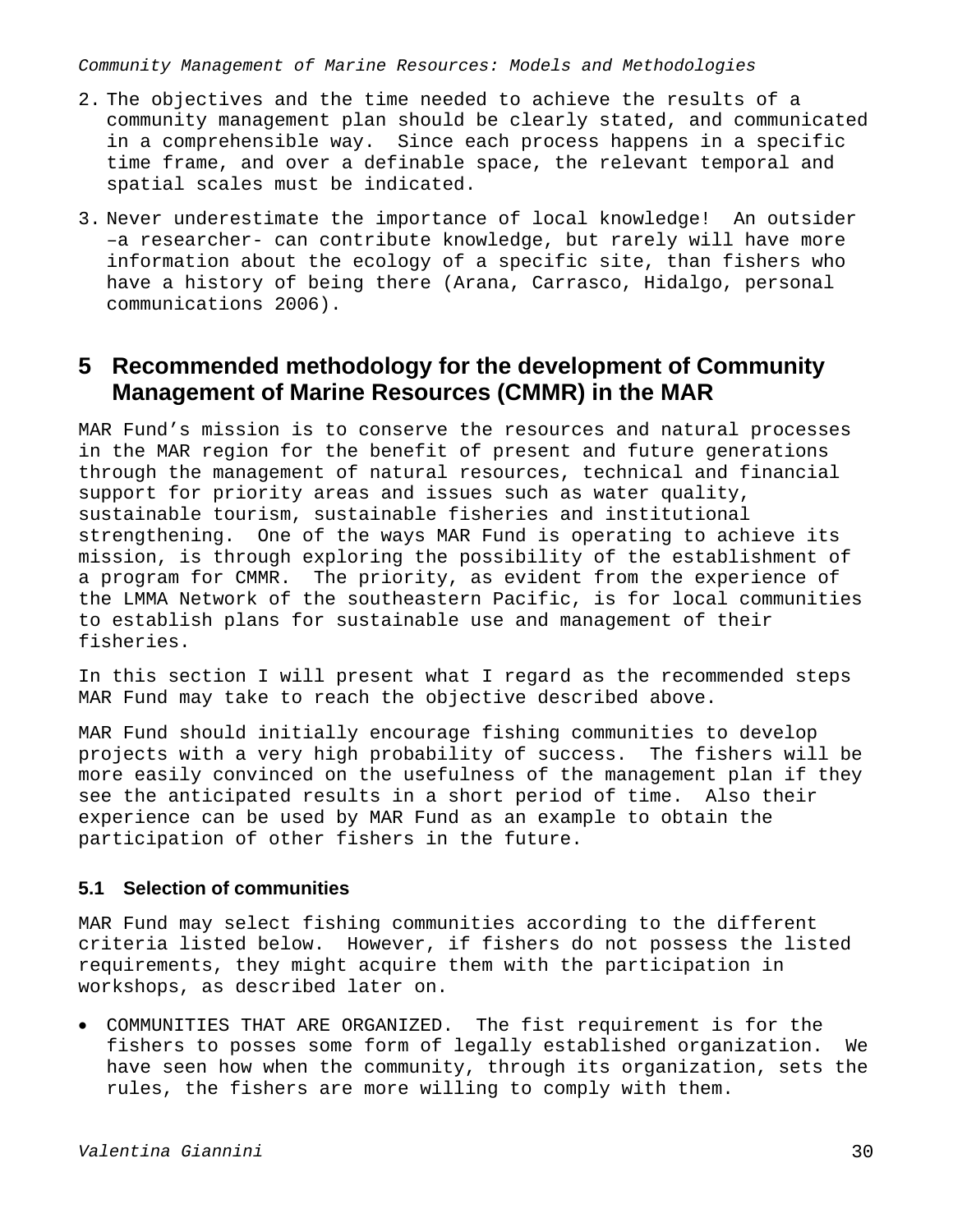- COMMUNITIES THAT WANT TO MANAGE AND BE RESPONSIBLE FOR MANAGEMENT OF MARINE RESOURCES. The fishing communities that show interest for managing their resource as well as protecting the environment should be preferred.
- COMMUNITIES WHERE VIGILANCE EXISTS. We have seen that fishers cannot be left alone; they need to be supported by authorities so other fishers do not take advantage of the situation.

### **5.2 Education and capacity building**

If MAR Fund wishes to develop a program for CMMR, one of the first steps will be to develop specific education and training workshops to give fishers the further knowledge needed for fisheries management and natural resources conservation.

Fishers who are interested in more training should respond to MAR Fund's specific invitation and participate in workshops.

With this goal, MAR Fund's first step would be to define the focus and the objective of the education experience needed, because fishers have generally already taken part in several workshops and have traditional knowledge of marine ecology. The fishers should be motivated to participate in a series of workshops with a clear goal: the design, implementation, and monitoring of their management plan for sustainable fishery and conservation of marine resources. Capacity building and training activities must be part of the process of natural resources management (Renard, 2001).

Parallel to the workshops, fora should be held to give fishers the possibility to exchange their experiences. Successful case studies should be presented, such as COBI's projects, Punta Allen, CESPAGOH, CoopeTárcoles, and others.

Recommendations on initial content of the workshops include:

- 1. Management workshop: methods for management plans, natural resource management
- 2. Ecology workshop: ecology of coral reefs; methods for ecologic data collection, analysis, and monitoring
- 3. Technical workshops: fishing techniques, engine maintenance
- 4. Monitoring techniques and theory of their importance
- 5. Social studies workshop: social structure, types of organization, conflict resolution; methods for social data collection, analysis, and monitoring.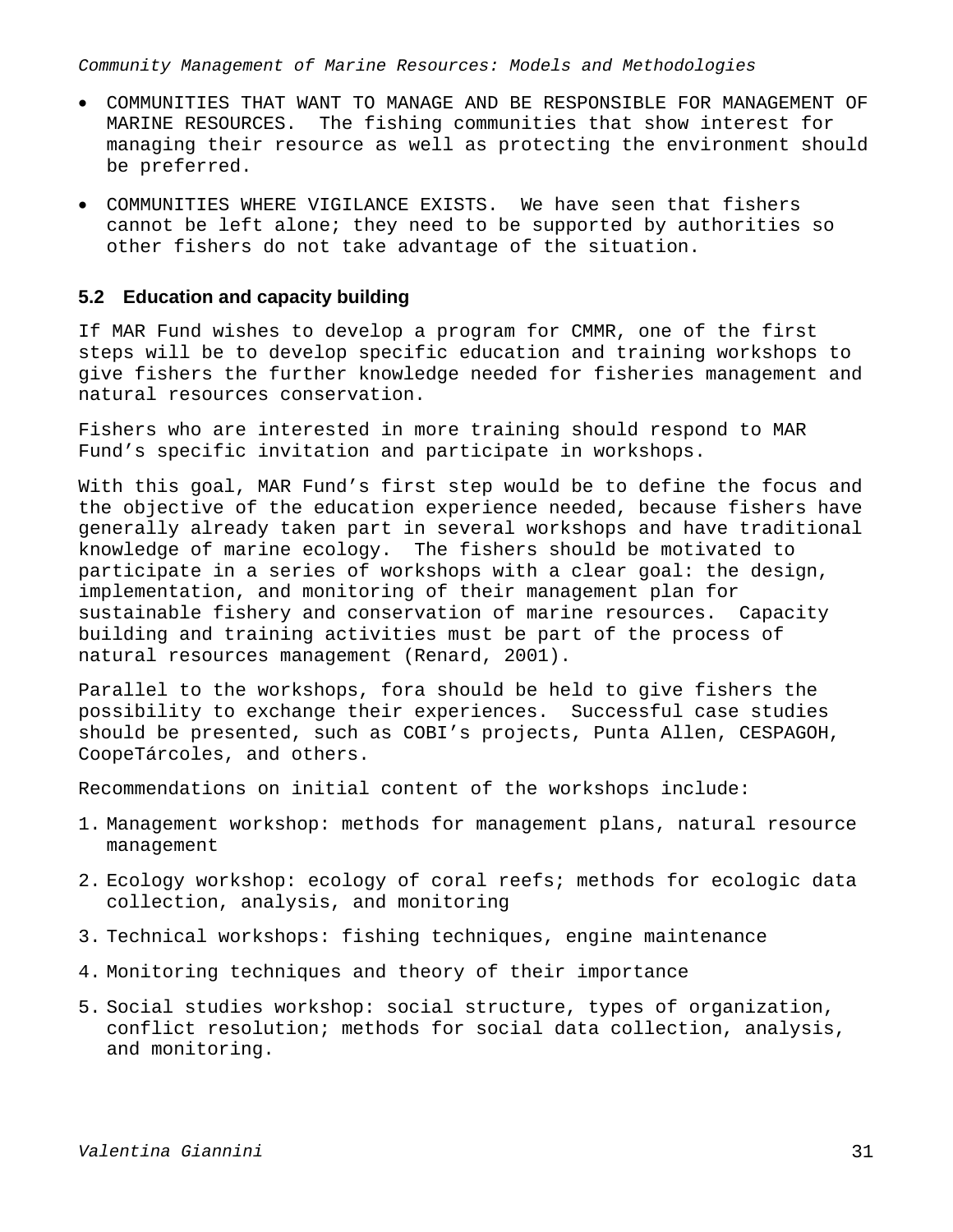6. Economic studies workshop: economic opportunities, alternative income possibilities, needs of the community; methods for economic data collection, analysis, and monitoring.

Contribution to the organization of the workshops and fora can be provided by some of the organizations whose work has been described in previous paragraphs. For example:

- 1. COBI could provide training about ecologic processes and the importance of management, explaining the usefulness of no-take zones. COBI could also teach how to use the software Delphos it has been developing, which is a tool for the decision making process to design the management plan.
- 2. CISP could provide training to strengthen community organization. They could also be involved in the organization of technical courses, such as the technical course for artisanal fishers held in Cuba in 2005. The participants to this course learned about possible fishing techniques in relation to each fishery; construction of different types of nets and traps; navigation and security at sea; emergency procedures; fishery administration; maximum yield and state of the fishing resource.
- 3. The people who led MBRS Project could share the experience of the training course held in 2003, which is illustrated in a manual. With the experience gained from it in participative decision-making, they could give indications on how to guide the process of CMMR. If the people who organized the workshop are not available to share their experience, the manual could be used as a guide to replicate the experience.
- 4. Thoughts should be given by the fishing organization whether to become part of the LMMA Network, to share experiences with the other members and learn from their experience. Different levels of memberships are available. The fishing organizations involved in the management of local areas could become full members, by complying with a set of criteria, such as practicing adaptive management and developing a community-based management and monitoring plan.

# **5.3 Data collection, monitoring, and analysis**

To promote the process of the establishment of CMMR, MAR Fund could make funds available to fishing communities for data collection, monitoring and analysis. Being the owners of the data will give the fishers power and awareness of the problems.

The fishing communities should participate in the data collection, monitoring and analysis to understand the processes that are taking place in their environment. In this way fishers will be able to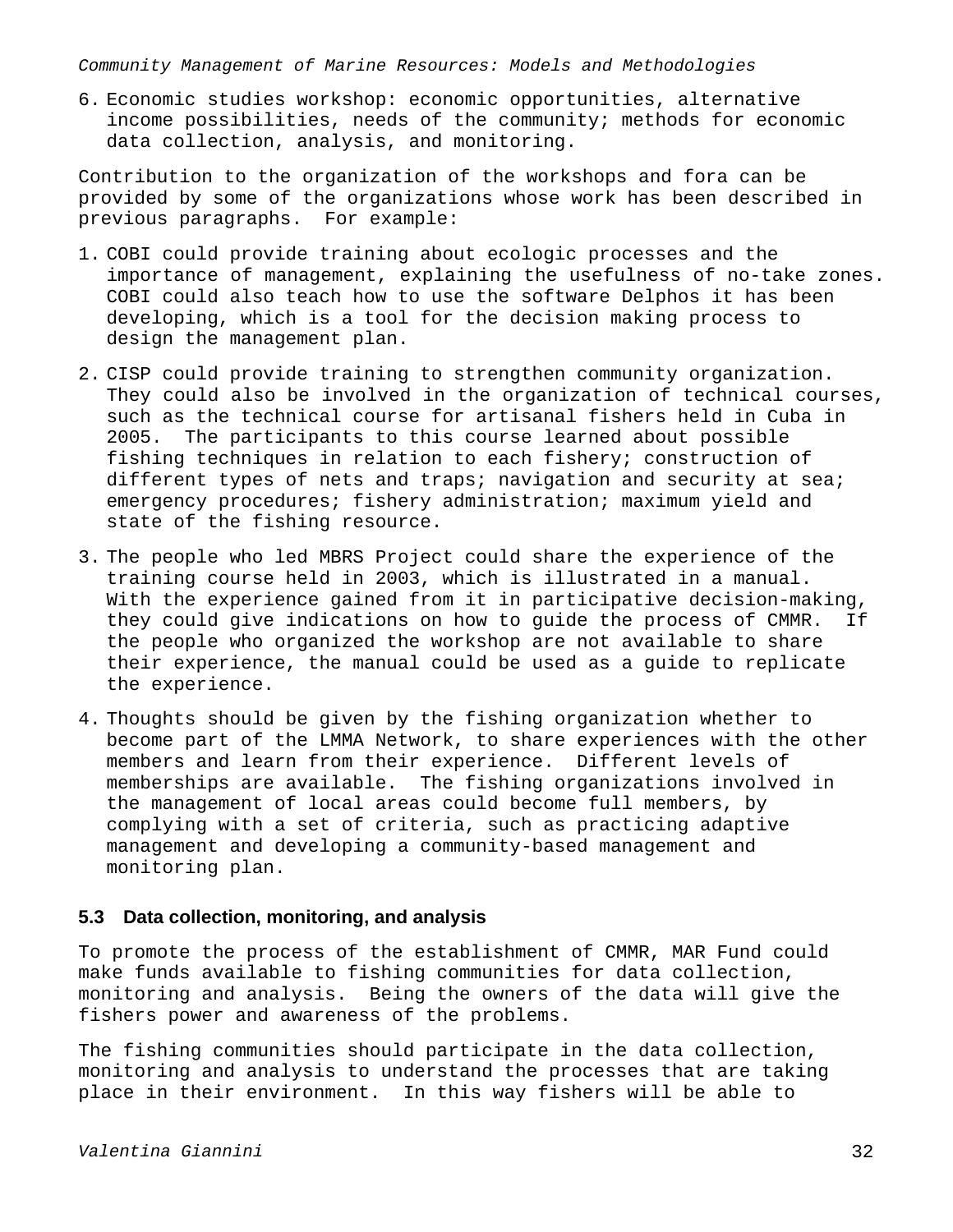identify the causes of their problems -environmental, social and economic- and will be able to propose solutions. New data should be collected in the field, but also published and previously collected data should be used for the preliminary analysis needed for the design of the management plan.

Data should be collected to describe ecologic processes and fish landings. However, these data sets are not the only important ones, it is essential to understand the social and economic structure of the communities. The socio-economic study should describe the community – e.g. demographic, services presents, sector of occupation- identifying issues such as how many members of the community rely only on fishing, specifically on what fishery, and what other income possibilities are present. The scope of this sector of research would be to understand the needs of the communities and its problems, to gain awareness and be able to propose solutions to better their livelihoods, and avoid negative impacts of the CMMR.

Data should be collected before the implementation of the management plan, to be able to evaluate the effectiveness of the plan, and eventually modify it if necessary. A before-after control-impact (BACI) analysis should be done (Halpern, 2003). Plots should be established and sampled for density, biomass, individual size, and diversity of the species before the establishment of the management plan, within and outside the boundaries of the managed area. The plots should be periodically checked after the implementation of the plan, and the data sets collected before confronted with the data sets collected after.

Different methodologies are available for monitoring. For the social and economic monitoring the Escuela Agrícola Panamericana Zamorano is adapting the "SocMon" methodology, elaborated by NOAA, to the region (Bunce et al., 2000). In the "Socioeconomic Manual for Coral Reef Management" the authors describe all the steps needed to guide the process of monitoring, from the selection of the working group to the definition of the parameters needed to describe the community. However the manual should be read more as a set of guidelines rather than strict rules to follow.

# **5.4 Identification of management minimum content for the establishment of Community Management of Marine Resources (CMMR).**

### *5.4.1 Characterization of the fishing community*

The fishing organization who is presenting the plan should describe the activity of its members, providing detailed information such as number of members and role of each, type of boat used and engine power, species fished, fishing techniques, and landings. The fishers should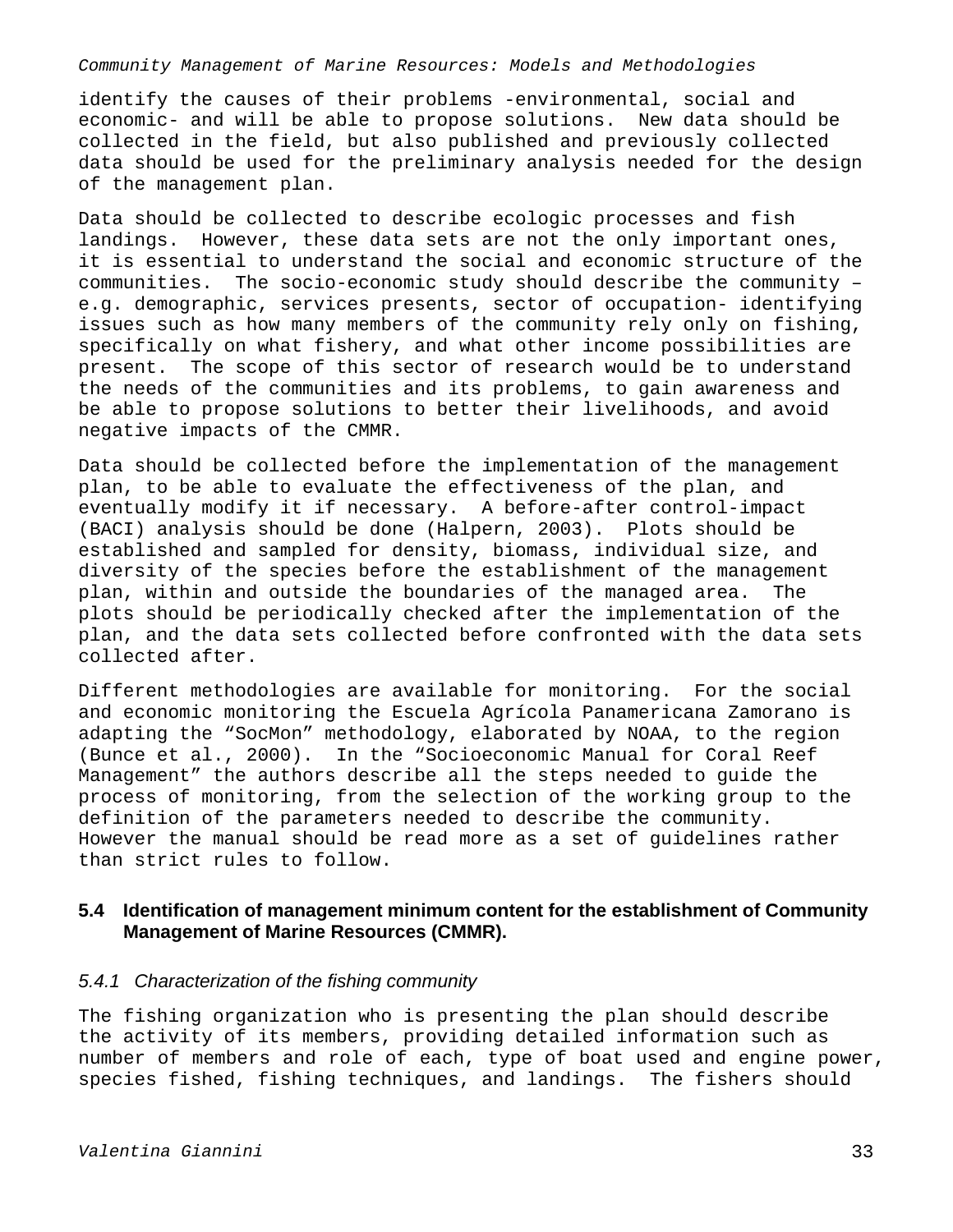also present a map to define the boundaries of the area they would manage.

Reference should be made to the legal framework of their country to justify the possibility of the implementation of the management plan.

If the community is not organized, a scheme of the proposed legal organization form chosen by the fishers should be presented, with the detail of the resources needed.

### *5.4.2 Social, Economic, and Ecologic Analysis*

The fishing organization should present an analysis of the social, economic and ecologic conditions of their community and their fishing grounds. The focus should be on the definition of the needs and problems encountered. A before-after control-impact (BACI) type of analysis should be carried out to assess the initial conditions and effect of the management plan. (See also section on "5.3 Data collection, monitoring, and analysis").

An evaluation of possible economic alternatives to diminish the pressure on the marine resources they extract is recommended. Considerations should be made about the length of the fishing seasons and about how the market value of each species varies during the year.

Anedoctal evidence on the reduction of fisheries should be gathered with the help of old fishers, stressing the relationship between fishing techniques and increased catch per unit effort (CPUE) to fisheries decline. An interchange of information among the fishers of the community on this relationship should be facilitated, leading to an increase in awareness of the cause of the decrease of the resource (Bourillon, Carrasco, personal communication 2006).

### *5.4.3 Management tools*

The tools proposed for management should be described, demonstrating their contribution to the objectives of the plan. The expected results should be clearly stated, as well as how much time is needed to achieve them.

A zoning of the area to be managed should be identified in maps, defining the different areas and the uses allowed in each one.

Having stated the importance of establishing networks of protected areas, a map with the larger regional context and the relationships of the area with existing MPAs, or other areas under management should be provided.

A variety of conservation tools and mechanisms can be applied. Below is a list with the most used tools. It is possible to use each one individually or a combination of two or more.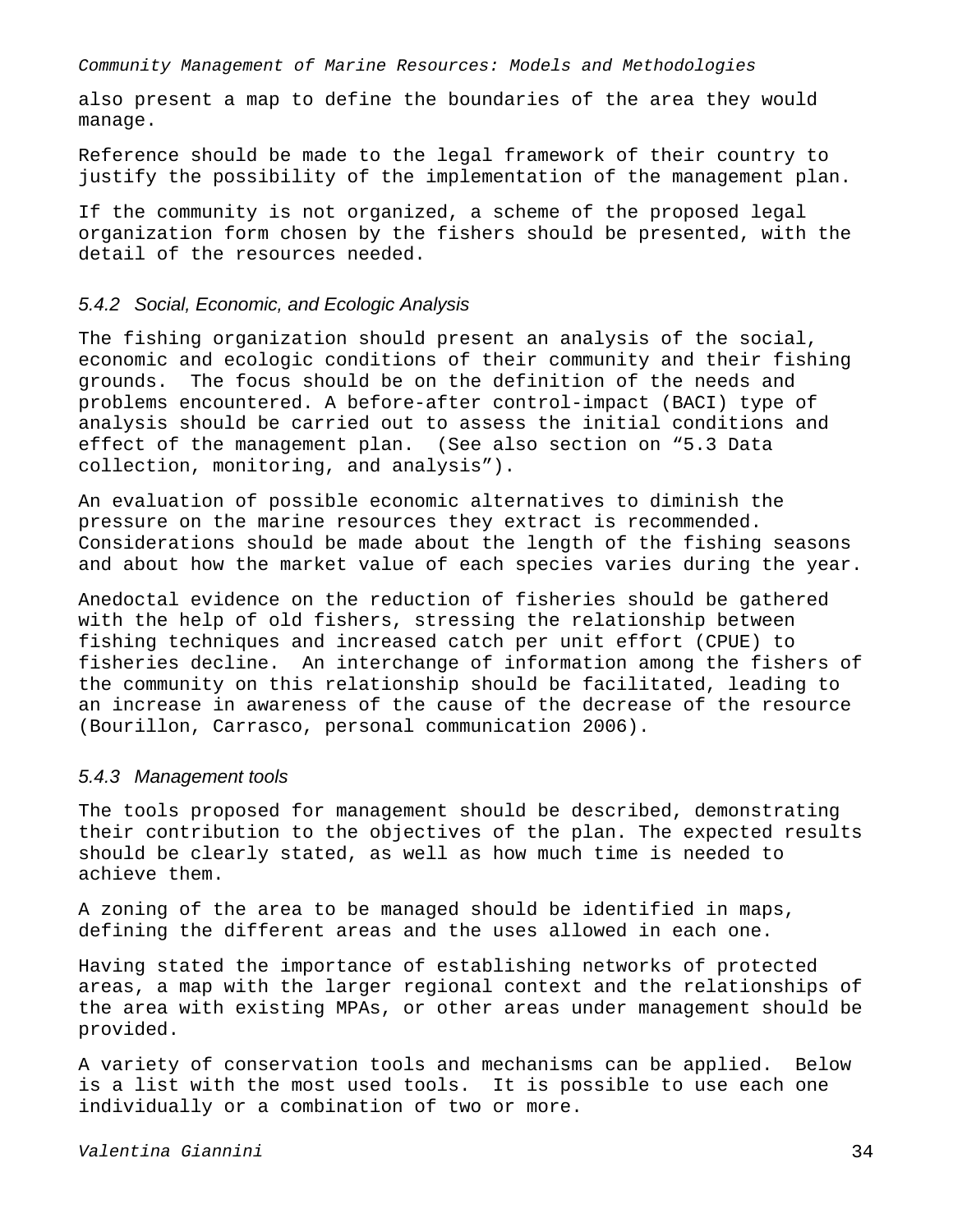- NO-TAKE ZONEs are the most rigorous: no extraction of any resource is allowed in a delimited area. In various articles published it is stated that they are the best tool for conservation (PISCO 2002; Halpern and Warner, 2002; Halpern, 2003; Lubchenco, 2003; Himes, 2003; Russ et al. 2004; Saenz et al. 2005). However it is not always possible to establish one. Fisheries might represent the only source of income for the community, who will not be able to support it without finding economic alternatives first. The expected results of a no-take zone are increase in biomass, size, density, and biodiversity within the zone.
- MPAs include zoning with various degrees of protection. They might include a no-take zone and can be of various sizes. With this tool it is easier to take into consideration the diverse needs of the stakeholders, deciding the use of each area according to a compatibility assessment. MPAs are established by national authorities and fishing communities could manage an MPA established in their fishing grounds. Protecting different habitats marine species will be protected, causing an increase in biomass, size, density, and biodiversity within the zone, while allowing extraction of resources.
- TURFs imply agreement by all fishers in one area to respect the division of the sea in parcels, establishing an exclusive correspondence between each fisher and his/her fishing ground. There are ways to define an exclusive use for a set time. However, this implies the restriction to the use of a common good and reference has to be made to each Country's laws. This could be the first step towards the establishment of CMMR.
- SEASONAL CLOSURES can be a useful tool if set in relation to the life cycles of fish. They are used to protect fishes during critical periods, such as in the reproductive season. A way to have fishers respect seasonal closures is by giving them the possibility of other sources of income during closures. Having an alternative to fishing would make respecting rules easier, thus the pressure on the resource would decrease.
- GEAR RESTRICTIONS set the size of nets and traps and size of mesh, and define the allowed catch. These measures avoid capture of nontarget size or species of fish. Also, some techniques –such as bottom trawling- can be banned, because of the damage to the ecosystem. Techniques with the least impact should always be chosen.
- TOTAL ALLOWABLE CATCH is the definition of the maximum catch that each boat can take. This avoids capture of too many fish. However, this tool might provoke discarding the by-catch, which could be marketed, in favor of the target species.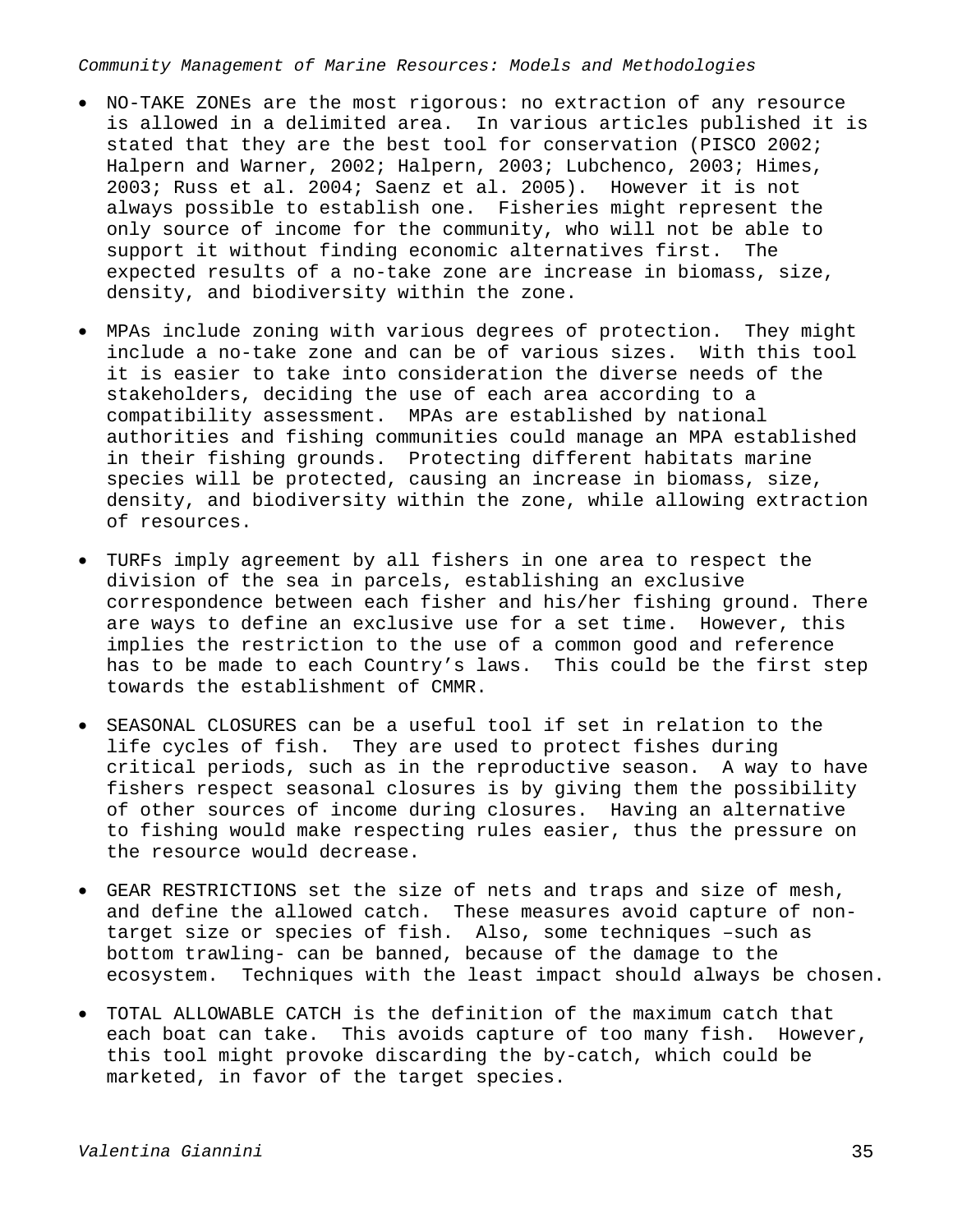• Establishing a MINIMUM and/or MAXIMUM FISH SIZE, a size under/over which fish cannot be extracted, is used to prevent extraction of juveniles, and/or of adults in the reproductive stage. This has various positive consequences, i.e. larger body size means higher reproductive rate (PISCO, 2002).

# *5.4.4 Managing body*

The management plan must include a description of the administrative body of the organization, and provide information on each participant. The roles and responsibilities of each member also have to be defined. Examples will be provided in the capacity building workshops.

## *5.4.5 Information & education*

The plan should also provide details of how the public will be educated about the rules and zoning of the management plan. Details should be given of the activities that will be organized to inform all stakeholders, including tourists.

# *5.4.6 Evaluation, monitoring, and adaptation*

As part of the proposal, a monitoring plan should be defined. It should be used to evaluate the results of the management, to measure its effectiveness and propose changes to the plan when needed.

Data collection should not stop with the establishment of the CMMR plan. After establishing the CMMR plan, it is necessary to develop and implement a monitoring plan to have information about long term processes and be able to evaluate the effectiveness of the management. The same data collected for the analysis should be monitored constantly. According to the characteristics of each variable a specific time for the collection of a new set of values should be individuated.

The experience of the LMMA Network of the Southeast Pacific can provide examples of the adaptive management process (see: 2.6 "Locally-Managed Marine Areas Network, Southeast Pacific").

# *5.4.7 Budget*

A budget should be presented. The cost for the workshops for capacity building and education, data collection, monitoring and analysis, and all the activities that make up the management plan should be detailed. The budget should also include the support provided by the community – in money and in labor- and any other source.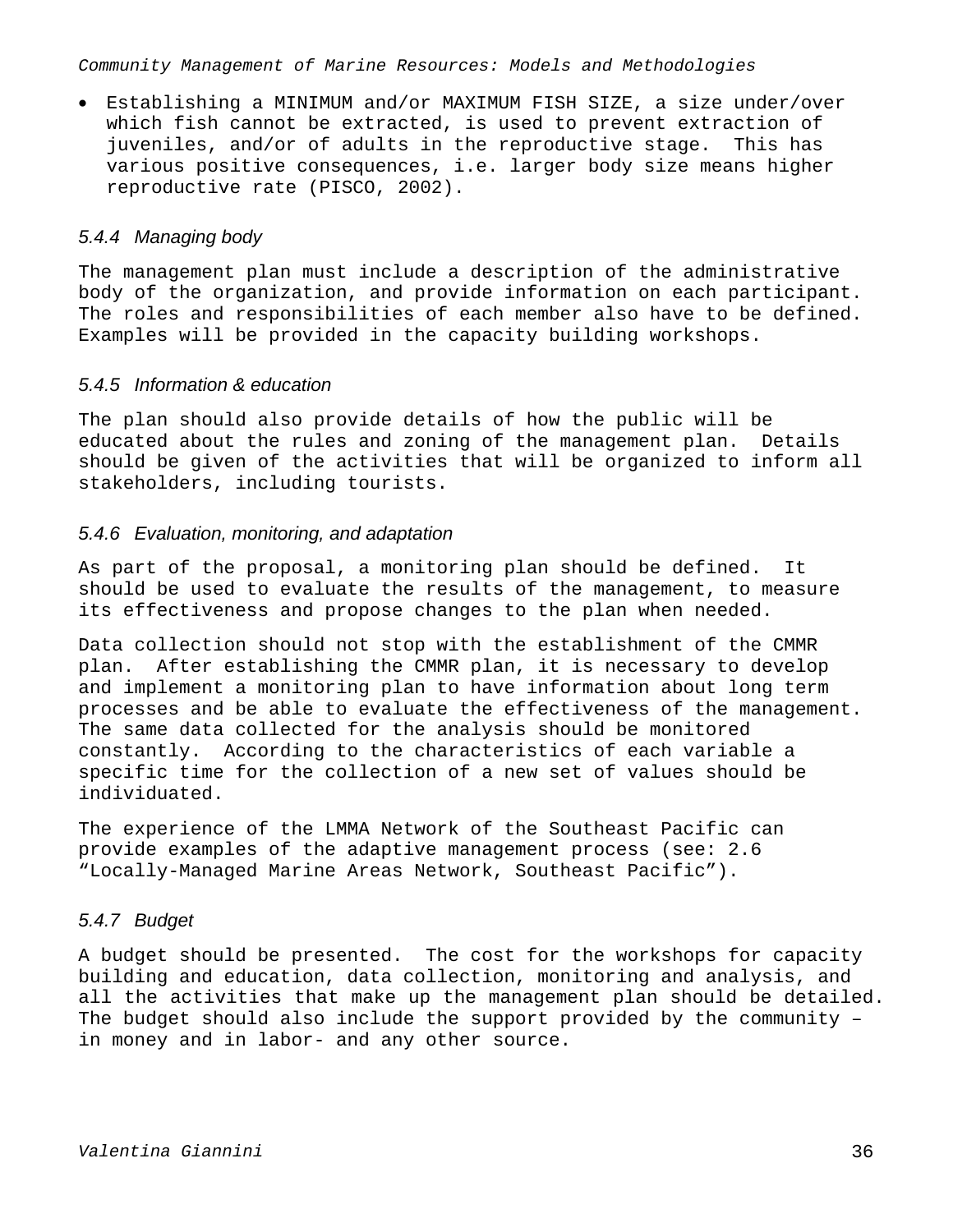# **5.5 List of possible communities for a pilot project in the Mesoamerican Reef System**

As a result of communications with practitioners in the MAR Region, I compiled a preliminary list of communities that can be contacted to establish potential pilot projects.

- BELIZE: Fishers of the Monkey River Village (Gale, personal communication 2006)
- GUATEMALA: Red de Pescadores artesanales del Caribe guatemalteco y Lago de Izabal (Angelica Mendez, personal communication 2006)
- HONDURAS: Fishers of the Laguna de los Micos in Jeanette Kawas National Park and Cayos Cochinos (Carrasco, personal communication 2006)

# **6 Conclusions**

Establishing projects of Community Management of Marine Resources (CMMR) in the MAR region is viable. Fishers can contribute to solve the problem of overfishing by becoming involved in the management of their resource.

In this research I have described case studies, and have identified the possible tools that can be used by artisanal small-scale fishers to manage their activities, and avoid overfishing. Each community should be responsible for the management of the resource it depends on. Each community should choose the most appropriate tool to achieve environmental conservation, and thus avoid the exhaustion of the resource they depend on.

MAR Fund by making resources, both technical and financial, available to fishers can encourage and foster the process of establishing CMMR. MAR Fund by facilitating participation, by organizing training workshops, by enabling communities to access information, and by facilitating processes of information sharing among communities will support Community Management of Marine resources (CMMR) and therefore fulfill one of its goals.

# **7 Acknowledgements**

The first acknowledgement has to be for the help and support I received from Maria José Gonzalez, who revised this work, and for the hospitality of MAR Fund.

For the information collected through informal interviews (June  $5<sup>th</sup>$  -August  $2^{nd}$  2006) I would like to thank all the people that showed interested and contributed with their thoughts and experience to my research: Julian Arana, Alejandro Arrivillaga, Lorena Boix, Luis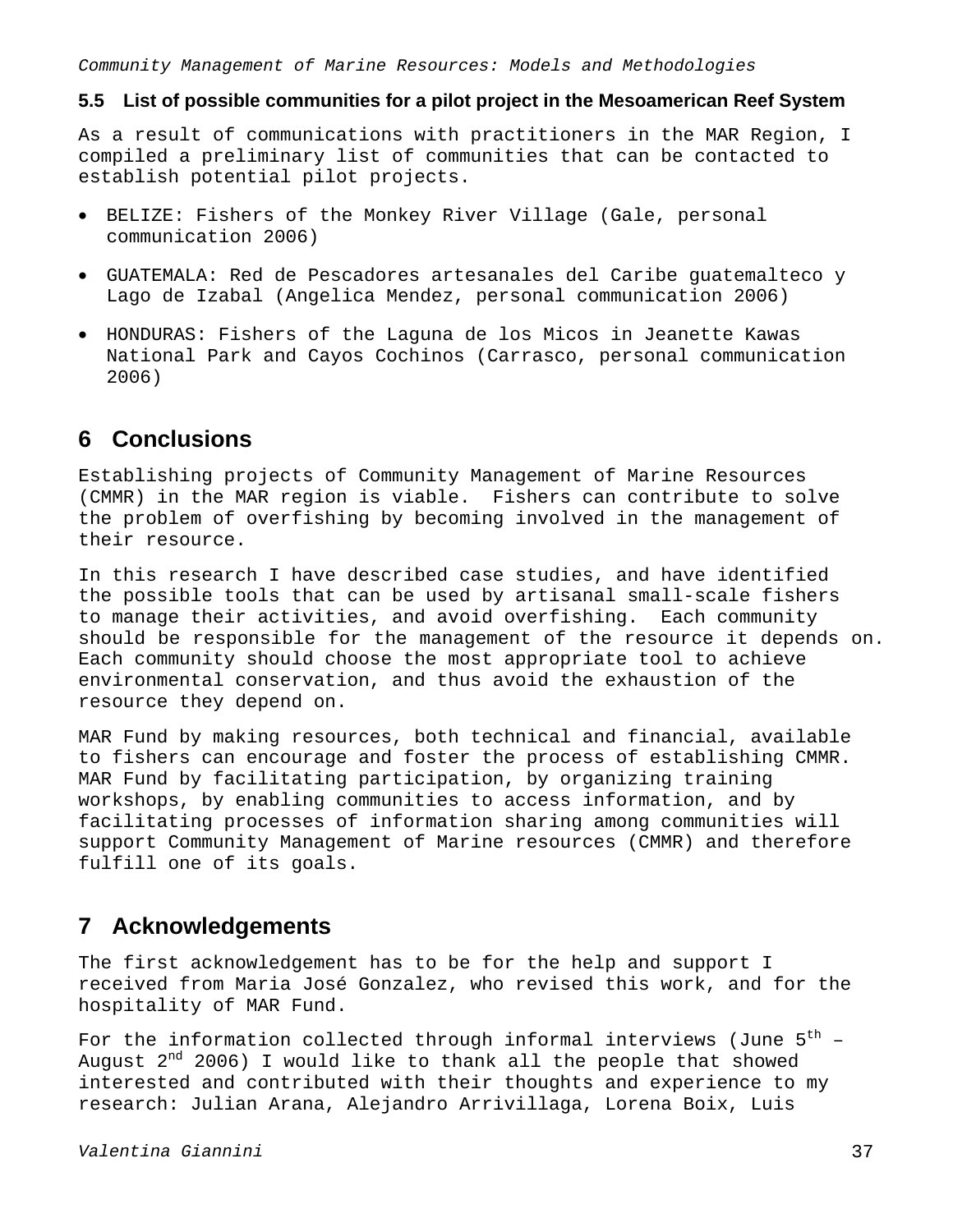Bourillon, Juan Carlos Carrasco, Joanne Delaney, Omar Gale, Blanca Rosa Garcia, Hugo Hidalgo, Pedro Jimenez, Gregoria Lambey, Julio Lee, Manuel Mejia, Angelica Mendez, Cesar Moreno, Gloria Nuñez, Justo Rodríguez, Andrea Saenz, Cadudzzi Salas, Vivienne Solis, Melvin Teni, Buffy Turner, Fiona Wilmot, Participants of the workshop SocMon (Puerto Barrios, Guatemala, July 11-14, 2006), fishers and 'patrones' of Bahia de Kino contacted with the help of COBI (Sonora, Mexico).

I would also like to acknowledge the contribution derived from two previous researches: one done with my good friends Radhika Dave and Yukiko Ichishima under the supervision of Angela Cropper and Weslynne Ashton; the other done under the supervision of Mary Beth Decker.

Mary Beth Decker and Yves Paiz also revised the work and gave me feedback on it.

While I am grateful for the knowledge all these people have shared with me, I am the only responsible for the interpretation of it.

Funding for the research was given by MAR Fund, The F&ES Summer 2006 Globalization Internships Fund, and by the Carpenter/Sperry Summer Internship Fund.

# **8 References**

- Agardy T. 2005. Global marine conservation policy versus site level implementation: the mismatch of scale and its implications. Marine Ecology Progress Series 300 : 241-296.
- Badalamenti F., A.A. Ramos, E. Voultsiadou et al. 2000. Cultural and socio-economic impacts of Mediterranean marine protected areas. Environmental Conservation 27 (2): 110-125.
- Basurto X. 2005. How locally designed access and use controls can prevent the tragedy of the commons in a Mexican small-scale fishing community. Society & Natural Resources 18 (7): 643-659.
- Brown K., W.N. Adger, E. Tompkins, et al. 2001. Trade-off analysis for marine protected area management. Ecological Economics 37 (3): 417- 434.
- Bunce L., P. Townsley, R. Pomeroy, R. Pollnac. 2000. Socioeconomic Manual for Coral Reef Management. Australian institute of Marine Science. 255 pp.
- Castilla J.C., Defeo O. 2001. Latin American benthic shellfisheries: emphasis on co-management and experimental practices. REVIEWS IN FISH BIOLOGY AND FISHERIES 11 (1): 1-30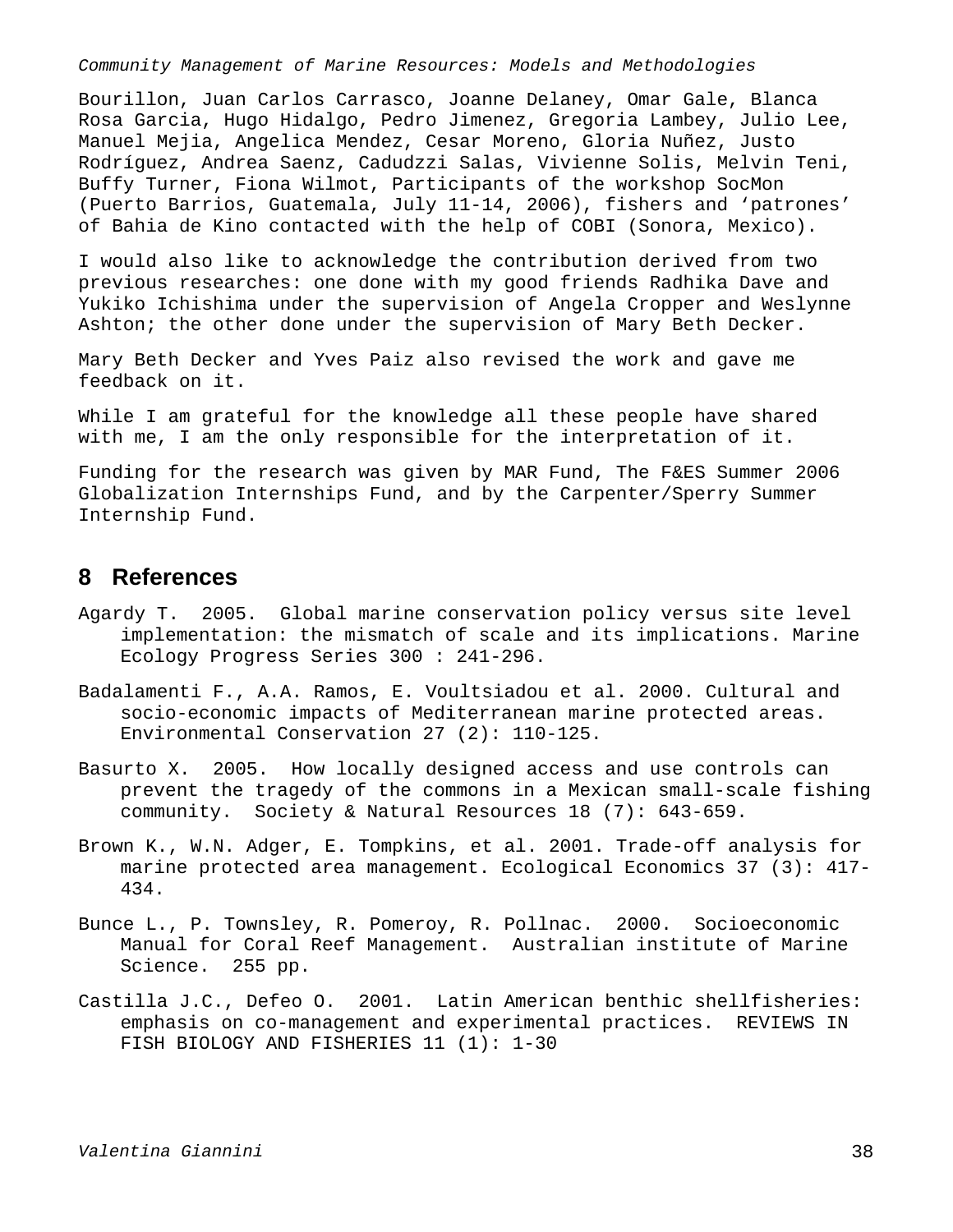- Cicin-Sain B., S. Belfiore. 2006. Linking Marine Protected Areas to integrated and coastal management: a review of theory and practice. Ocean & Coastal Management. 48 : 847-868
- Colmenares N.A., J.J. Escobar. 2002. Ocean and coastal issues and policy responses in the Caribbean. Ocean & Coastal Management 45  $(11-12): 905-924.$
- Drew J.A. 2005. Use of traditional ecological knowledge in marine conservation. Conservation Biology, 19 (4): 1286-1293.
- Friedlander A., J. Sladek Nowlis, J.A. Sanchez, R. Appeldoorn, P. Usseglio, C. McCormick, S. Bejarano, A. Mitchell-Chui. 2003. Designing effective marine protected areas in Seaflower Biosphere Reserve, Colombia, based on biological and sociological information. Conservation Biology 17 (6) : 1769-1784.
- Halpern B.S., R.R. Warner. 2002. Marine reserves have rapid and lasting effects. Ecology Letters 5 : 361-366.
- Halpern, B.S. 2003. The impact of marine reserves: do reserves work and does reserve size matter? Ecological Applications 13 : S117- S137.
- Hardin G. 1968. The Tragedy of the Commons. Science, 162 : 1243- 1248
- Hilborn, R., K. Stokes, J.J. Maguire, T. Smith, L.W. Botsford, M. Mangel, J. Orensanz, A. Parma, J. Rice, J. Bell, K.L. Cochrane, S. Garcia, S.J. Hall, G.P. Kirkwood, K. Sainsbury, G. Stefansson, C. Walters. 2004. When can marine reserves improve fisheries management? Ocean & Coastal Management 47 : 197-205.
- Himes, A.H. 2003. Small-scale Sicilian fisheries: Opinions of artisanal fishers and sociocultural effects in two MPA case studies. Coastal Management 31 (4): 389-408.
- Lubchenco J., S.R. Palumbi, S.D. Gaines, S. Andelman . 2003. Plugging a hole in the ocean: the emerging science of Marine reserves. Ecological Applications 13(1) Supplement p. S3–S7
- Pauly D., R. Watson, J. Alder. 2005. Global trends in world fisheries: impacts on marine ecosystems and food security. PHILOSOPHICAL TRANSACTIONS OF THE ROYAL SOCIETY B-BIOLOGICAL SCIENCES, 360 (1453): 5-12
- Renard Y., N. Brown, and T. Geoghegan. 2001. Integrating Stakeholders in Natural Resource Management in the Caribbean: Guidelines for Stakeholder Identification and Analysis. Caribbean Natural Resources Institute. 27 pp.